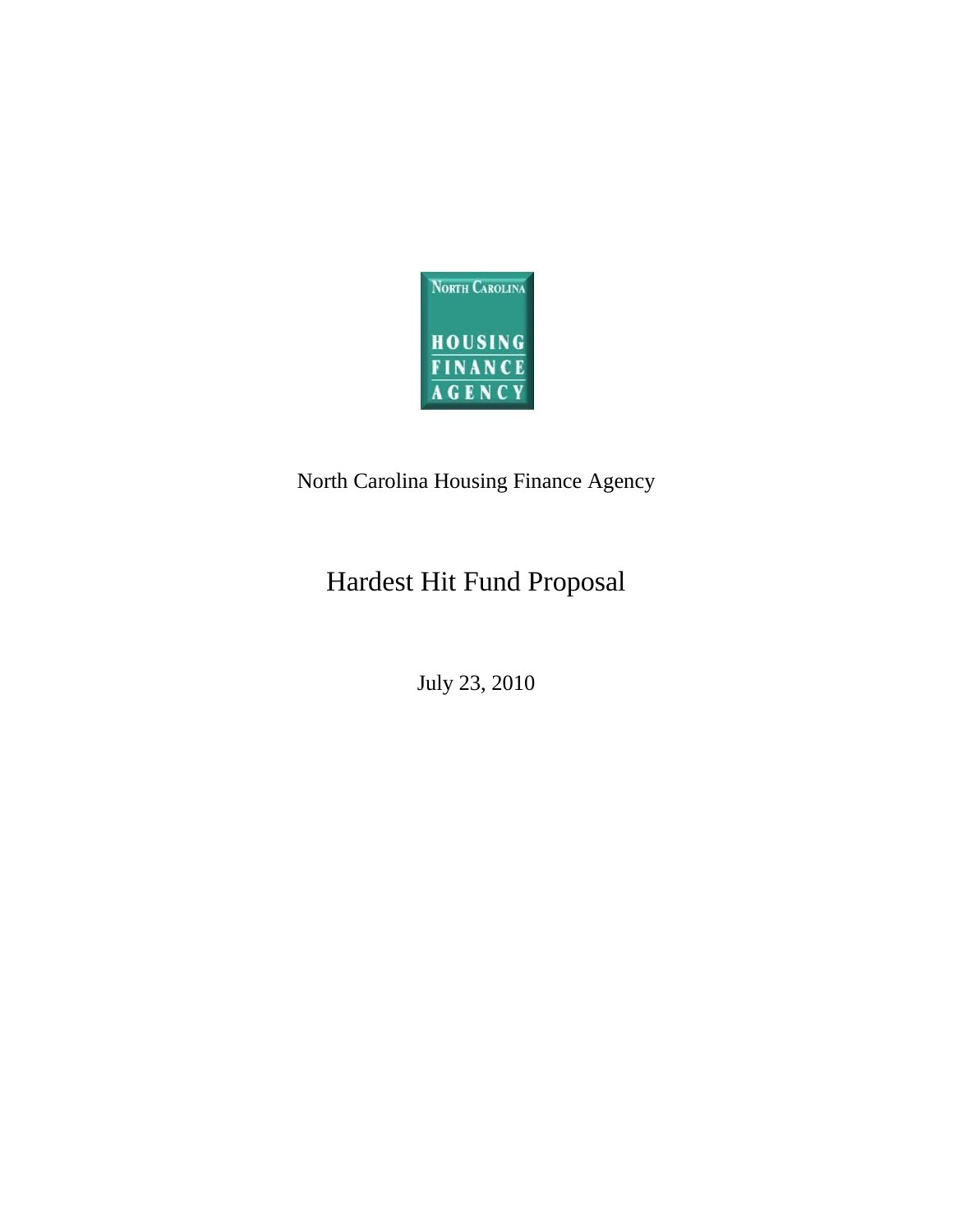## **INTRODUCTION**

The North Carolina Housing Finance Agency (the Agency) appreciates the opportunity to participate in the second round of Treasury's **HFA Hardest Hit Fund (HHF).** The Agency is uniquely qualified to develop and administer programs to utilize the Hardest Hit Fund dollars, as it is a leader in designing and implementing programs to help families stay in their homes and to prevent avoidable foreclosures.

The Agency currently operates the **Home Protection Program**, a state program designed to keep unemployed homeowners in their homes by helping them to pay their mortgage and mortgagerelated expenses while they look for, or train for, a new job. Since 2004, more than 600 homeowners have received \$7.3 million in loans, and at least 5,000 homeowners have received foreclosure mitigation assistance.

In addition, the Agency administers the **National Foreclosure Mitigation Counseling** program which provides foreclosure counseling and budgeting assistance to homeowners at risk of losing their homes. Since 2008, more than 14,000 North Carolina homeowners have received services under this program.

For both foreclosure prevention programs, the North Carolina Housing Finance Agency has developed a strong network of partners to assist homeowners in need. Collectively, our current partners employ more than 130 foreclosure counselors/specialists with an average of six-plus years of experience.

In partnership with housing counseling agencies and others, the Agency has used its experience managing foreclosure prevention programs to design a set of programs using the Hardest Hit Fund. These initiatives will help struggling North Carolina homeowners prevent foreclosure, when possible, and will help stabilize neighborhoods impacted by large numbers of foreclosures.

The Agency has used the following guiding principles in developing its proposed programs:

- **Foreclosure Prevention –** The primary intent is to preserve homeownership and prevent a foreclosure.
- **Need**  The Agency wants to help homeowners who are *not* eligible for foreclosure assistance through federal programs such as the Home Affordable Mortgage Program (HAMP), the Home Affordable Refinance Program (HARP), the 2nd Lien Modification Program (2MP), Home Affordable Unemployment Program (UP) or other foreclosure assistance programs offered by FHA, VA and USDA.
- **Simplicity** The program should be easy to explain to homeowners, easy for homeowners to apply for, and easy to administer and monitor.
- **Timeliness** The program should begin assisting homeowners quickly (e.g., within 45-90 days of program approval by Treasury).
- Scale/Impact The program should have a measurable impact on the foreclosure crisis in North Carolina.
- **Concentration on "Hardest Hit"** Workers suffering job loss will be the primary beneficiaries of our program.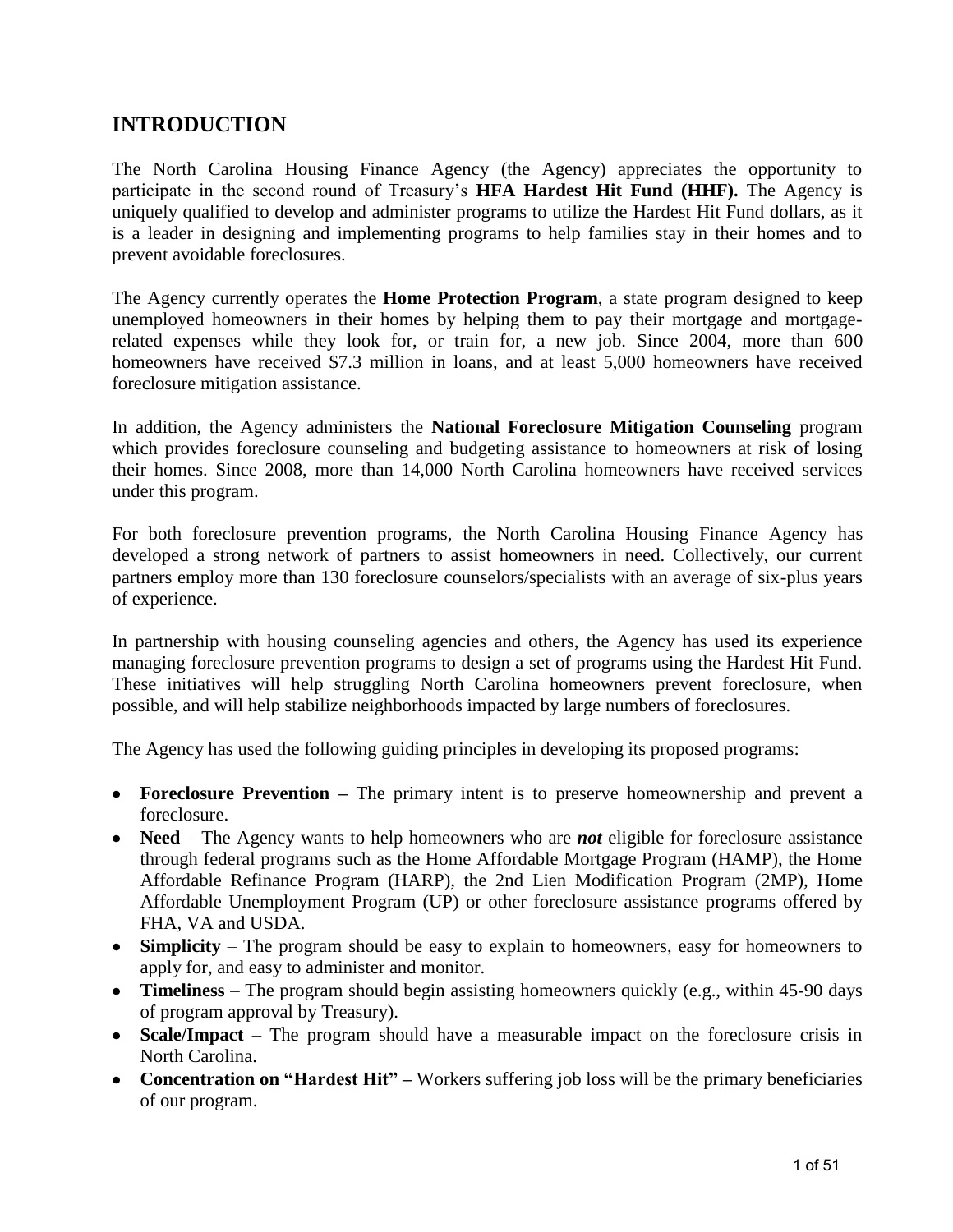Although HHF assistance will be available statewide, homeowners living in distressed ("hardest hit") counties will receive additional assistance. "Hardest hit" counties are designated by the Agency as counties with a 2009 unemployment rate greater than or equal to 11.3%, the state's average county unemployment rate in 2009. Homeowners in these counties will be eligible for larger loan amounts and longer duration of assistance than homeowners in other counties. In addition, one program will be available only in "hardest hit" counties.

To develop its proposed programs, the Agency has sought structured input and feedback from a variety of partners, mortgage industry representatives and others. It created an external advisory group and a hosted series of meetings that included representatives of the following organizations:

- Bank of America
- Branch Bank & Trust
- Center for Responsible Lending
- Consumer Credit Counseling Services of Forsyth County
- First South Bank
- Genworth Financial, Inc.
- Employment Security Commission of North Carolina
- North Carolina Community College System
- North Carolina Department of Commerce
- North Carolina Justice Center
- North Carolina Rural Center
- North Carolina Bankers Association
- North Carolina Office of the Commissioner of Banks
- North Carolina State Employees Credit Union
- Southern Community Bank & Trust
- Wells Fargo Home Mortgage

In addition, the Agency distributed two written surveys to gather information and feedback from housing counseling partners and servicers/lenders. We supplemented these efforts with conference and individual calls with mortgage industry representatives and other state Housing Finance Agencies participating in HHF. Finally, the Agency's internal leadership team played a key role in developing the proposed programs. As a result, the proposed set of programs draws on the considerable knowledge and experience of the Agency's staff and of organizations across the state.

### **I. OVERALL STRATEGY**

Based on feedback from various partners, mortgage industry representatives and others, the Agency will focus on the following needs:

Unemployed homeowners who, through no fault of their own, are unable to make their mortgage payments and are in danger of losing their homes to foreclosure.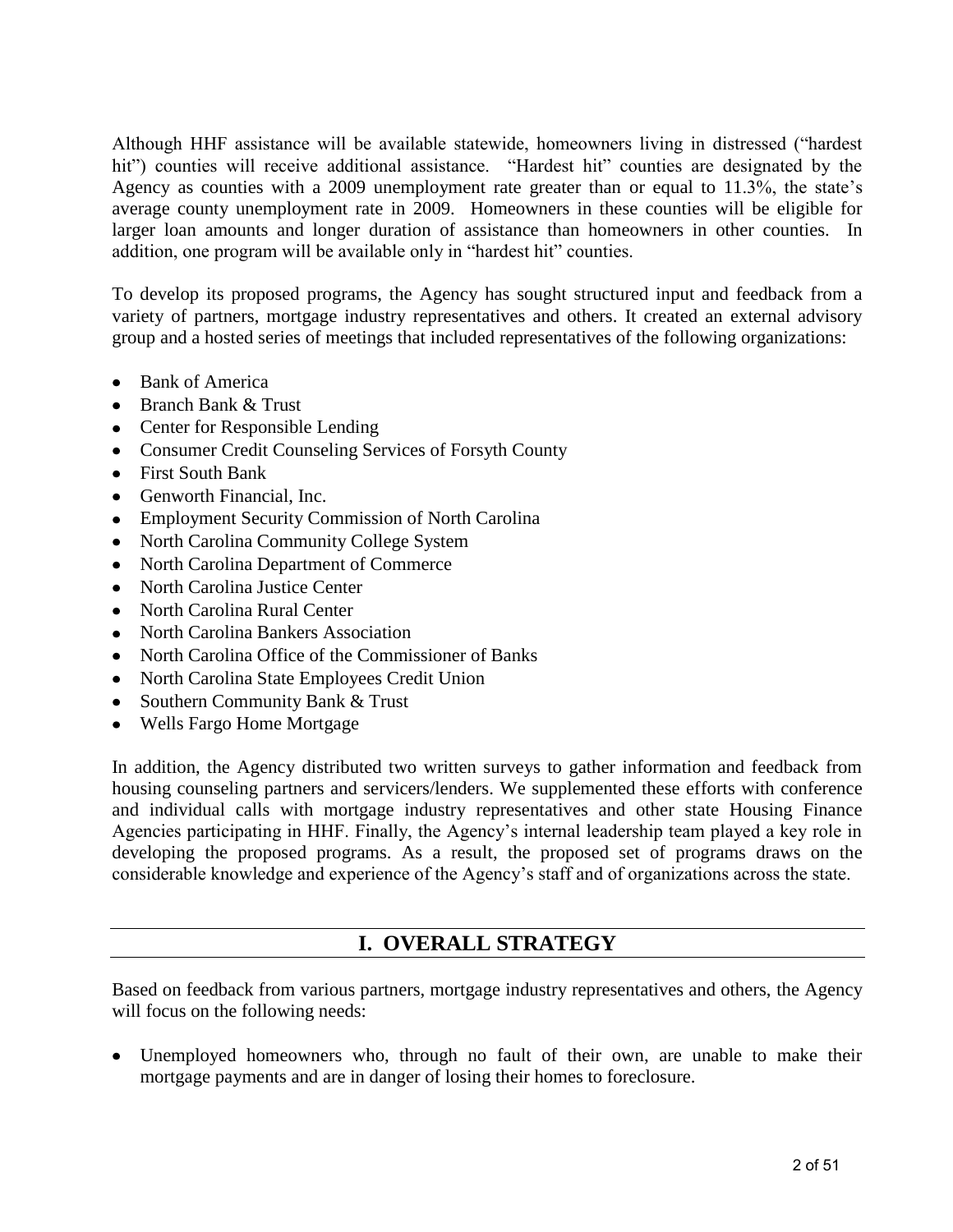- Employed homeowners who are delinquent because of a prior job loss or other program-eligible hardship but who can resume future payments without additional assistance.
- Employed or underemployed homeowners struggling with unaffordable mortgages as the result of an uncontrollable decrease in income and/or an uncontrollable increase in housing expense.

The Agency proposes to use HHF to create three main programs to address these needs:

**Mortgage Payment Program (MPP)** will provide a 0% interest, non-recourse, deferred-payment, subordinate loan that will be forgiven after 10 years. The loans will assist an estimated **5,750** homeowners who are unemployed or are dealing with a temporary program-eligible hardship. Loan funds will pay monthly mortgage and mortgage-related expenses (i.e., property taxes, homeowner insurance and homeowner dues) while the homeowner seeks or trains for a new job. Loan funds will also help cover past-due mortgage payments (arrearages). Homeowners in "hardest hit" counties will be eligible to receive up to \$36,000 (not to exceed 36 months of assistance). Homeowners other counties will be eligible for \$24,000 (not to exceed 24 months of assistance). The Agency will allocate the majority of the HHF to this program, **\$115 million (72.3%),** because it specifically helps unemployed homeowners, it received the most support from our external advisory group, and it capitalizes on the success of our state-funded Home Protection Program.

**Second Mortgage Refinance Program (SMRP)** will provide a 0% interest, non-recourse, deferred-payment, subordinate loan that will be forgiven after 10 years. SMP will assist an estimated **1,000** borrowers who have an unaffordable second mortgage due to a job layoff, reduction of hours, or other program-eligible hardship. This program will be offered only in ―hardest hit‖ counties. The Agency will allocate **\$15 million (9.4%)** of HHF to this proposed program. The allocation is based on feedback from servicers and housing counselors regarding the best way to help homeowners who are not eligible for loan modification through other federal programs.

**Permanent Loan Modification Program (PLMP)** will provide a 0% interest, non-recourse, deferred-payment, subordinate loan that will be forgiven after 10 years. PLMP will assist an estimated **440** borrowers. **PLMP** will provide a streamlined method for modifying loans of homeowners whose mortgages have become unsustainable as a result of a program-eligible hardship. The program will provide for a principal reduction with the added option of a rate decrease and/or term extension by the lender to achieve a monthly payment not exceeding 31% of the homeowner's gross monthly income. This program will be offered statewide. The Agency will allocate **\$8.8 million (5.6%)** of HHF to this program.

The remaining **\$20.2 million (12.7%)** of HHF will be used to cover **administrative costs and partner expenses.** For additional details on administrative expenses, please see Exhibit C on page 32.

The design of the three programs is based on North Carolina Housing Finance Agency's understanding of the depth and breadth of the foreclosure crisis in our state. The following indicators illustrate the extent of the crisis:

An estimated **135,544** homes in North Carolina will be lost through foreclosure between 2009 and 2012, according to the Center for Responsible Lending.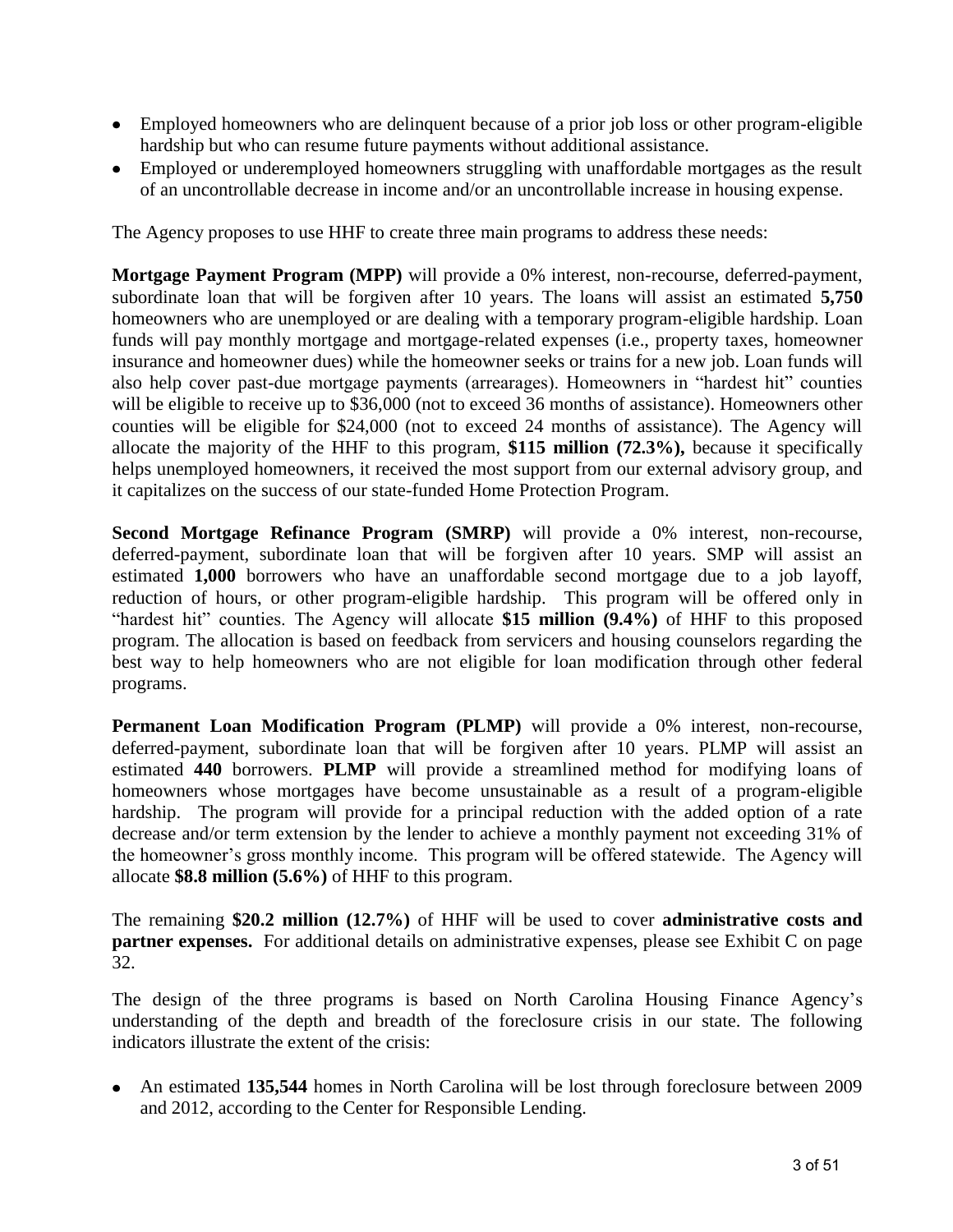Foreclosure filings for 2009 reached a record **63,341**, **with 67 of 100 counties recording an increase**. This represents a 17% increase over the number of filings in 2008. Moreover, the pace of foreclosure filings is increasing. For the first quarter of 2010, the 17,552 foreclosure filings represent a **69%** increase over the first quarter of 2009. (NC Administrative Office of the Courts)

High unemployment, declining real estate values, and the re-setting of adjustable rate mortgages all contribute to the foreclosure crisis in our state.

- The loss of jobs has put many North Carolinians at the brink of foreclosure. The state's unemployment rate continues to be one of the highest in the nation. In April 2010, North Carolina's unemployment rate was **10.8%,** compared to the national rate of 9.9%. The unemployment rate in North Carolina has more than doubled since January 2008 (5.0%). According to data from Freddie Mac, **58%** of all delinquencies are triggered by unemployment or a curtailment of income.
- Declining real estate values limit the ability of many homeowners to refinance their mortgage. According to Realtytrac.com, the median home value in North Carolina has fallen **10%** over the last 12 months. In addition, the North Carolina Office of the Commissioner of Banks estimates **11%** of North Carolina mortgages are "underwater" (i.e., homes are worth less than the balance of the mortgage).
- As rates re-set on many adjustable rate mortgages, mortgage payments will become unaffordable for more individuals, putting them at risk of a foreclosure. The Center for Responsible Lending projected that **one in five** subprime loans would end in foreclosure due to steep payment increases and expensive pre-payment penalties. Since October 2008, the NC Commissioner of Banks reports that more than **192,365** pre-foreclosure notices on subprime loans had been filed in its database by mortgage servicers.

The three initiatives the Agency proposes will have a significant impact on these problems, will improve the outlook for North Carolinians who have suffered unemployment, and will strengthen communities experiencing high rates of foreclosure.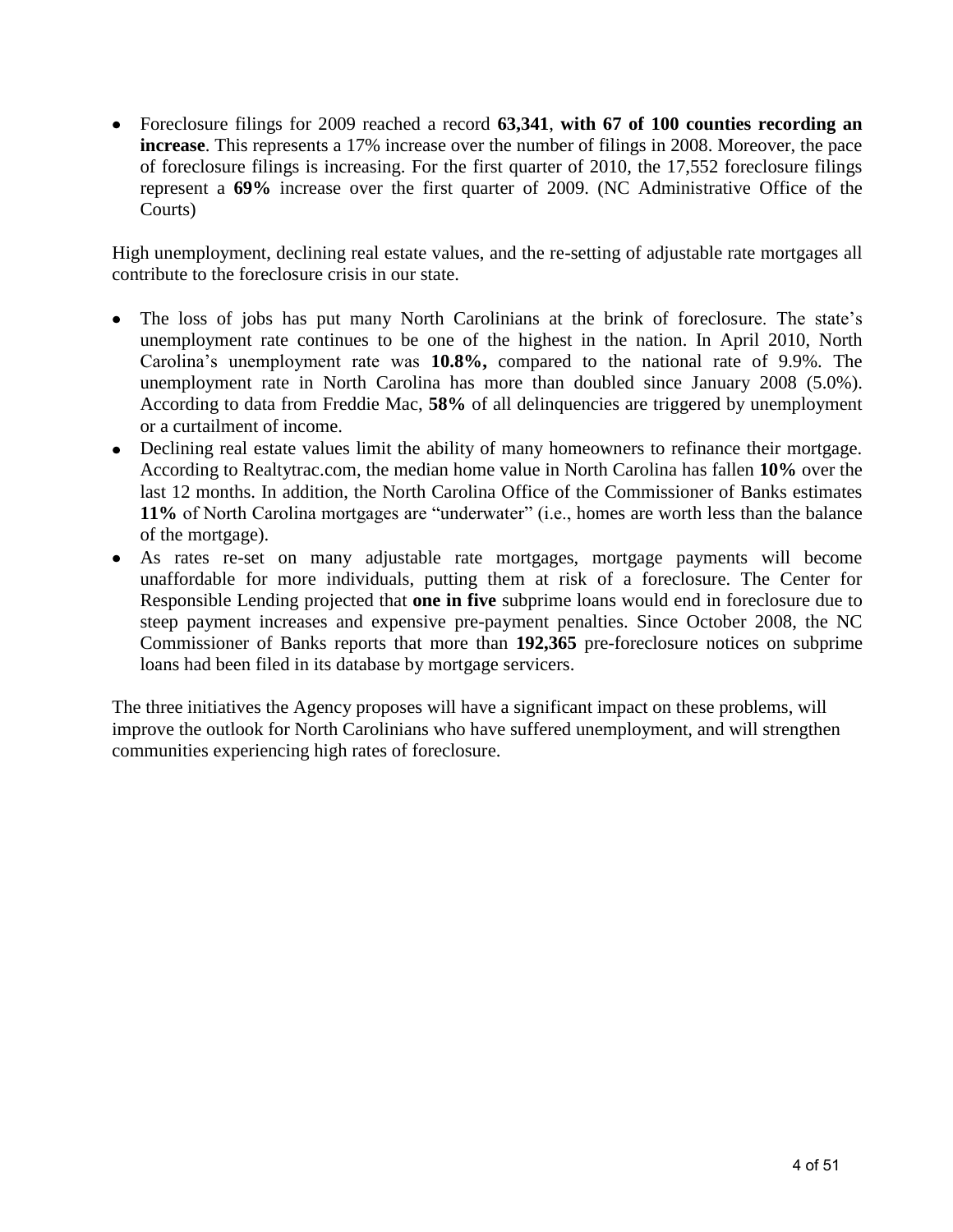# **II. PROGRAM BUSINESS PLANS**

The Agency proposes three main programs to assist homeowners across the state. As previously described, the majority of Treasury funds will help unemployed borrowers stay in their homes. The Mortgage Payment Program provides assistance for unemployed borrowers while they look for a job or retrain for a new career or employed borrowers who have a temporary program-eligible hardship. The Second Mortgage Refinance Program will assist homeowners who have an unaffordable second mortgage. The Permanent Loan Modification Program will provide a means for borrowers to lower their mortgage payments to a more affordable amount by combining a principal reduction with a 0% interest, non-recourse, deferred-payment, subordinate loan.

The following section describes the proposed programs in more detail, outlines the specific goals of each, and how progress will be measured. This section also describes the population that each program will serve, provides a timeline for fund deployment and implementation, identifies possible obstacles the program may encounter, and explains how funds will be leveraged by other resources.

#### **SECTION II – ITEMS A & B: PROGRAM OVERVIEW, POPULATION SERVED & ALLOCATION METHODOLOGY**

#### **MORTGAGE PAYMENT PROGRAM**

The Agency's proposed Mortgage Payment Program (MPP) will assist an estimated **5,750** unemployed homeowners and others, who through no fault of their own, are unable to make their mortgage payments and are in danger of losing their home to a foreclosure. The Agency will provide a 0% interest, non-recourse, deferred-payment, subordinate loan to qualified homeowners to achieve the following goals:

- Assist homeowners while they look for a new job
- Assist homeowners while they complete a job training or education program that will enhance their job skills
- Assist homeowners who are re-employed but need help to bring their mortgage current

North Carolina has one of the highest unemployment rates in the country. As of April 2010, the unemployment rate was **10.8%,** which translates into more than **490,000** people out of work. The number would be much greater if it included individuals who have given up looking for work and so are not captured in the official unemployment rate.

Given Freddie Mac data indicating that **58%** of delinquencies are triggered by unemployment or curtailment of income, the Agency expects the number of foreclosures in North Carolina to remain high until the unemployment rate declines significantly. Most economists do not expect such a decline anytime soon. The Center for Responsible Lending estimates that **135,544** homes will be lost to foreclosure in North Carolina between 2009 and 2012, and a significant number of these will be caused by to unemployment or other loss of income.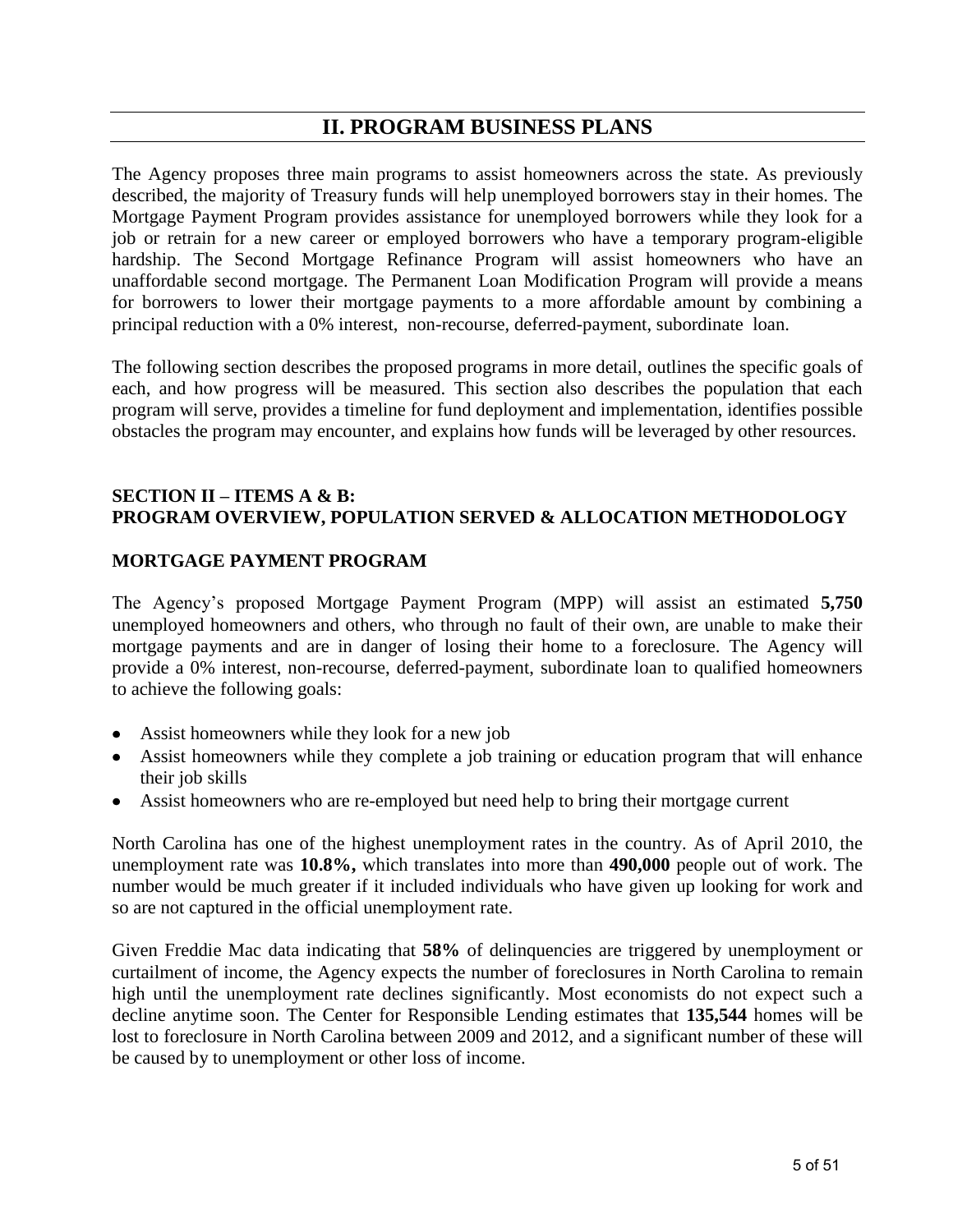Moreover, the state's high unemployment rate is not only tied to the current recession, but is also part of a long-term shift away from a manufacturing economy. For many years, the state relied on manufacturing jobs in textiles, furniture and tobacco. As these industries downsized or shifted jobs overseas, well-paying manufacturing jobs were lost and will likely never return. Many manufacturing workers lack the skills and education to transition easily into other jobs and will require support and re-training to make this shift.

In addition, most unemployed homeowners either do not qualify for existing loss mitigation programs, or the assistance does not last long enough for them to find a new job. For instance, the new Home Affordable Unemployment Program, which became available July 1, 2010, will provide a maximum of six months of assistance to eligible homeowners. These homeowners cannot be more than three months behind in their mortgage payments at time of application. A substantial number of North Carolina homeowners, however, are more than three months behind in their mortgage payments, and/or they will need more than three to six months to find another job. The Agency's proposed MPP will provide more extensive assistance to unemployed homeowners and others suffering a temporary financial hardship. Loan proceeds will be used to pay their mortgage and mortgage-related expenses while the homeowners look for a job or train for a new one.

MPP is an expansion of the Agency's successful, state-funded Home Protection Program (HPP). In 2004, the North Carolina General Assembly created HPP as a pilot program to help homeowners laid off from textile and apparel manufacturing plants. The General Assembly appointed the North Carolina Housing Finance Agency to create and administer HPP. The Agency modeled HPP after the Homeowners' Emergency Mortgage Assistance Program that the Pennsylvania Housing Finance Agency has successfully administered for thirty years.

Initially, HPP was only available in eight counties that had experienced large plant closures. Over time, the legislature expanded HPP into other counties with high unemployment rates, and in 2008, they expanded HPP statewide to serve all 100 counties. Through May 21, 2010, the Agency achieved the following accomplishments through HPP:

- Provided more than **\$7.3 million** in HPP loans to **611** families
- Provided a temporary stay of foreclosure for **841** families
- Supported foreclosure prevention and budgeting services for more than **5,000** homeowners  $\bullet$

Because demand for HPP assistance increased significantly during 2009, the Agency believes expanding this program with HHF will be a successful and effective strategy for helping unemployed homeowners and others prevent a foreclosure.

To help eligible homeowners apply for assistance, the Agency will build upon the existing statewide network of housing counseling partners who have participated in HPP or in our other foreclosure prevention program, the National Foreclosure Mitigation Counseling (NFMC) program, which we have administered since 2008. Over 14,000 homeowners have received foreclosure counseling and budgeting services from the NFMC program. Our current HPP and NFMC partners employ more than 130 foreclosure counselors/specialists with an average of six-plus years of experience. Based on the success of the HPP and the NFMC program and the partnership networks created to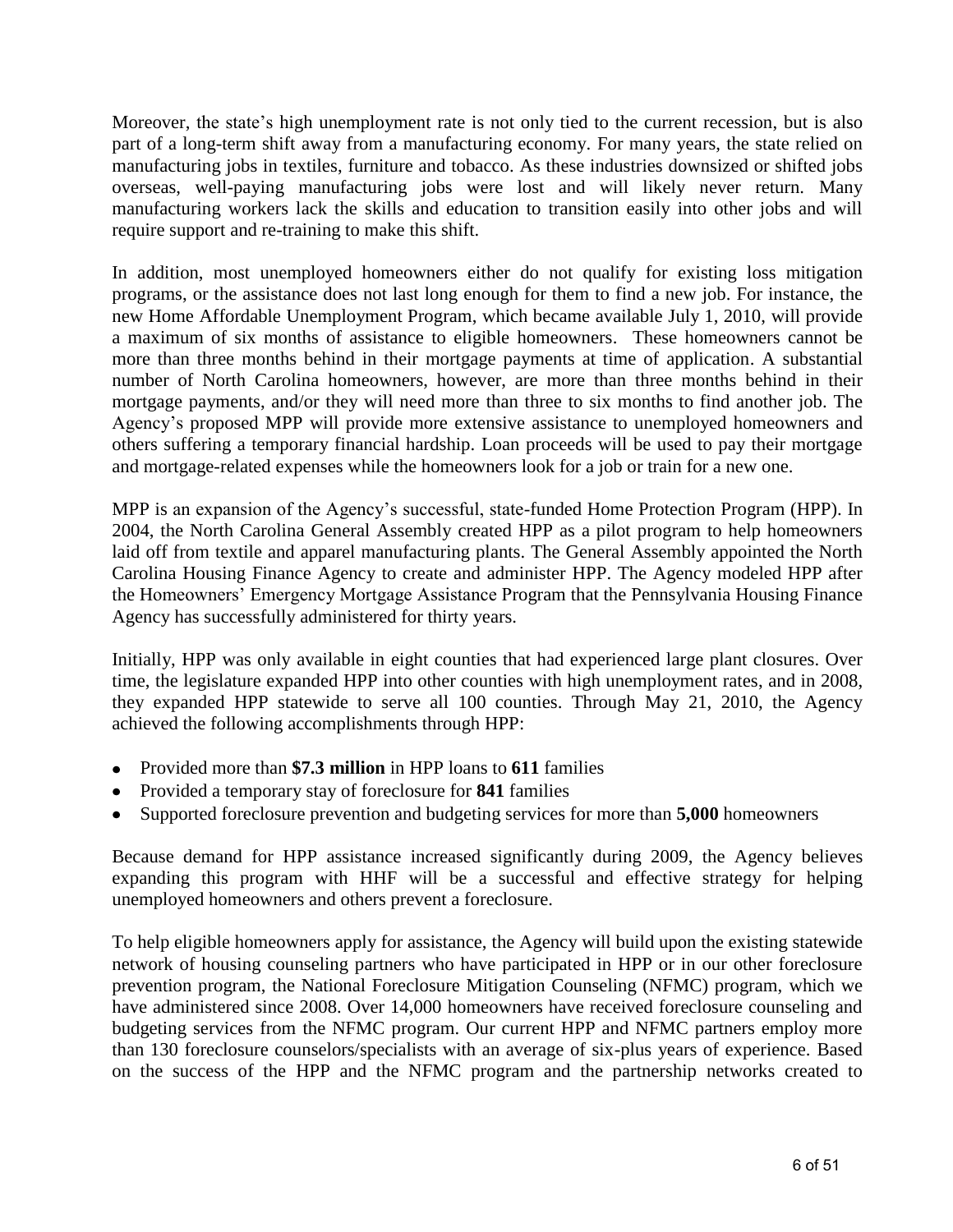implement them, the Agency is confident it can quickly and effectively assemble a network to administer the proposed MPP.

MPP will provide a **0% interest, non-recourse, deferred-payment, subordinate loan** that will be forgiven in years six through 10 at a rate of 20% per year. The Agency will use loan proceeds to pay the homeowner's mortgage and mortgage-related expenses (i.e., property taxes, hazard insurance and homeowner association dues). These payments will be made directly to the Servicer, not to the borrower. The following types of assistance will be available:

**Job Search or Short-term Assistance**: To assist unemployed homeowners who may or may not have become delinquent in their mortgage payments after they lost their job, and who need ongoing assistance with their mortgage while they look for a new job.

**Job Training/Education or Long-term Assistance**: To assist unemployed homeowners who may or may not have become delinquent in their mortgage payments after they lost their job, and who need ongoing help with their mortgage payment while they complete a job training or education program to enhance their job skills and help them secure a new job.

**Reinstatement Only or One-time Assistance**: To assist homeowners who are working again and can make ongoing mortgage payments but need help to bring their mortgage current.

Loan funds are due and payable if the property is sold, refinanced or no longer owner-occupied (unless otherwise prohibited under applicable federal law). Loans are repayable only from proceeds to the borrower from a sale or refinance. If the property is sold or refinanced and has not increased in equity to the degree necessary to repay the note, all or a portion of the note will be forgiven.

#### **Goal**

The Agency estimates **5,750** unemployed homeowners will be assisted over a three-year period. Our projected annual goals for MPP are as follows:

| Year 1 | 2,500 homeowners assisted |
|--------|---------------------------|
| Year 2 | 2,500 homeowners assisted |
| Year 3 | 750 homeowners assisted   |

We have budgeted **\$115 million or 72.3%** of HHF to support the program. This allocation assumes an average MPP loan amount of \$20,000 per homeowner assisted. This is based on the average loan amount for the Agency's state-supported HPP, which is \$15,000. Given that the Agency will be providing a larger amount of assistance to eligible homeowners in targeted or "hardest hit" counties*,* we increased the average loan amount by approximately 33% for MPP.

#### **Measuring Program Success/Progress**

Progress will be measured by the total number of foreclosures prevented. The Agency will collect the following metrics (discussed in greater detail in Section II – item H on page 28)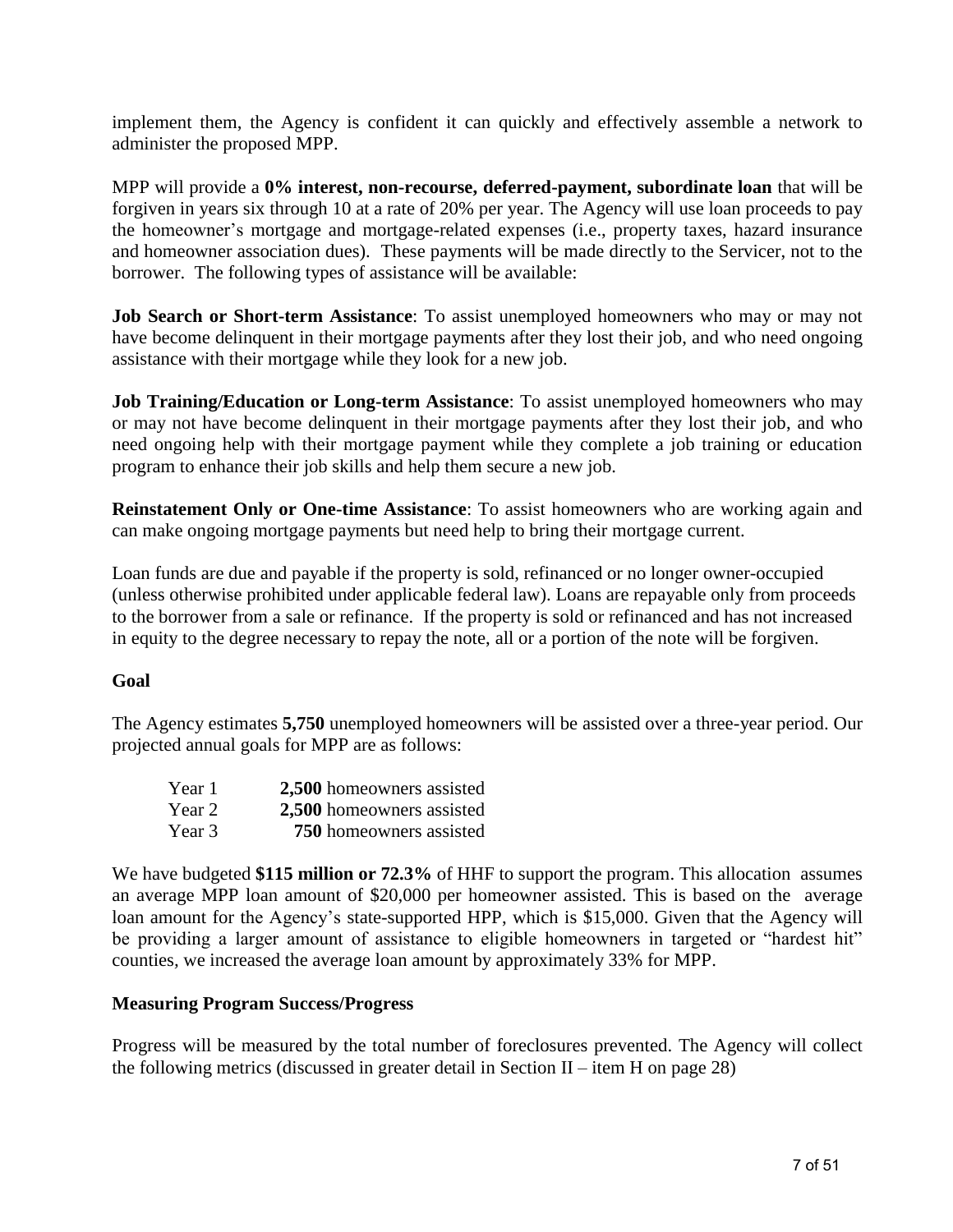- Number of homeowners assisted
- Number of homeowners assisted who were six or more months delinquent and in imminent danger of a foreclosure
- Number of homeowners assisted who were six or more months unemployed
- Number of homeowners who completed a job search or job training program and secured employment within two months of their assistance ending
- Number of homeowners who resumed mortgage payments and successfully remained in their home for one to five years after assistance ended

In addition, the Agency will look at the number of homeowners assisted in targeted "hardest hit" counties for all the above metrics to measure the effectiveness of the targeting effort.

#### **Target Populations**

For MPP, the target population is **unemployed homeowners who are financially unable to make their payments and are in danger of losing their home**. We will also consider others, who through no fault of their own, are in a similar situation. This includes homeowners who have suffered a short-term illness, divorce, separation or other program-eligible hardship. There are no income limitations; however, the total combined outstanding mortgage amount cannot exceed \$275,000.

While MPP assistance will be available statewide, the Agency will provide a larger amount of assistance to homeowners living in targeted or "hardest hit" counties. The Agency defines "hardest hit" counties as the **50** counties with a 2009 unemployment rate at or above 11.3%, the average county unemployment rate for North Carolina. Eligible homeowners who live in these counties can receive up to \$36,000 (not to exceed 36 months of assistance). This is 50% more assistance than will be available to homeowners in non-targeted counties, who may receive up to \$24,000 (not to exceed 24 months).

#### **Timeline**

The Agency expects to implement the program within 45-90 days of approval by Treasury. Implementation will include preparation of marketing materials, legal documentation, and monitoring tools. It will also include training for housing counseling partners. The program will last up to three years. See Exhibit B for a detailed timeline for this program.

#### **Obstacles**

The greatest obstacle we anticipate is the dramatic increase in the volume of applications to be reviewed and loans to be delivered, as compared with the current HPP. Many of our housing counselor partners have indicated they currently lack capacity to handle increased volume. We will need to build our own capacity and help our partners build theirs in order to manage the increased volume of applications and loans.

We are exploring ways to strengthen and streamline the approval, closing, and payment documentation processes in order to handle the increased volume efficiently. We are planning to use a web-based portal to receive, underwrite and track applications electronically. We are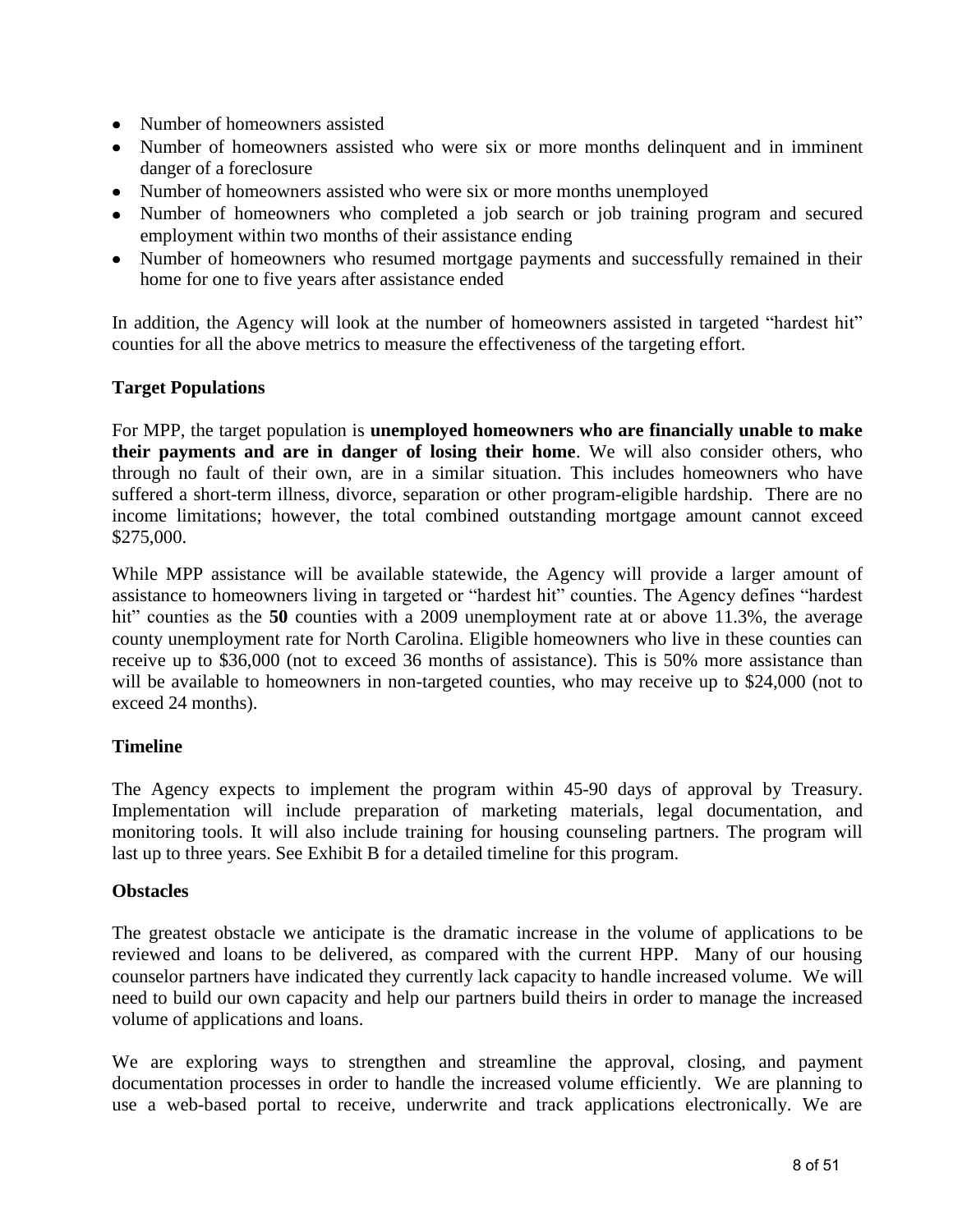reviewing the current HPP eligibility and underwriting guidelines to identify ways to make the process more streamlined and efficient. We will also need to add staff to assist with intake, application review, and closing the loans.

To determine how best to help partner agencies increase their capacity, we have sought their ideas through two statewide meetings, conference calls, and a survey of their needs and recommendations. We have also created an Advisory Committee to receive feedback and suggestions.

#### **Leveraging of Other Resources**

The proposed MPP builds upon the expertise of the Agency staff, including its Foreclosure Prevention Team and Homeownership Business Group, as well as a strong network of housing counseling partners. MPP also builds upon the Agency's experience managing HPP and the National Foreclosure Mitigation Counseling (NFMC) program in North Carolina.

MPP will complement the new Home Affordable Unemployment Program, available July 1, 2010, by providing assistance to unemployed homeowners who do not qualify for it (e.g., who are more than three months behind, need more than six months to find a job, or do not currently receive unemployment assistance).

A borrower can receive MPP assistance while they look for a new job and then receive Second Mortgage Refinance Program (SMRP) or Permanent Loan Modification Program (PLMP) assistance once they secure a new job if there is a need.

Any funds returned according to established program guidelines will be used to assist additional homeowners through December 31, 2017. After December 31, 2017, the funds will be returned to Treasury.

#### **SECOND MORTGAGE REFINANCE PROGRAM**

The Second Mortgage Refinance Program (SMRP**)** will provide a 0% interest, non-recourse, deferred-payment, forgivable, subordinate loan to an estimated **1,000** borrowers who have an unaffordable loan in the current market due to a program-eligible hardship. This program will provide an affordable and streamlined method for permanently reducing the monthly housing expense of re-employed and/or reduced income homeowners who have an outstanding second mortgage.

The program will offer second mortgages to extinguish existing unaffordable second mortgages. The maximum assistance per household is **\$30,000** plus closing costs. If \$30,000 is insufficient to extinguish the second mortgage, the Agency will offer these funds only if the second lien holder is willing to accept the amount supplied to extinguish the debt without a deficiency judgment.

Additionally, the Agency will require a lender that holds the first and second mortgage to contribute a minimum 20% match of the second mortgage amount if the current combined loan-to-value (CLTV) is greater than or equal to 110%. If the lender only holds the second mortgage and the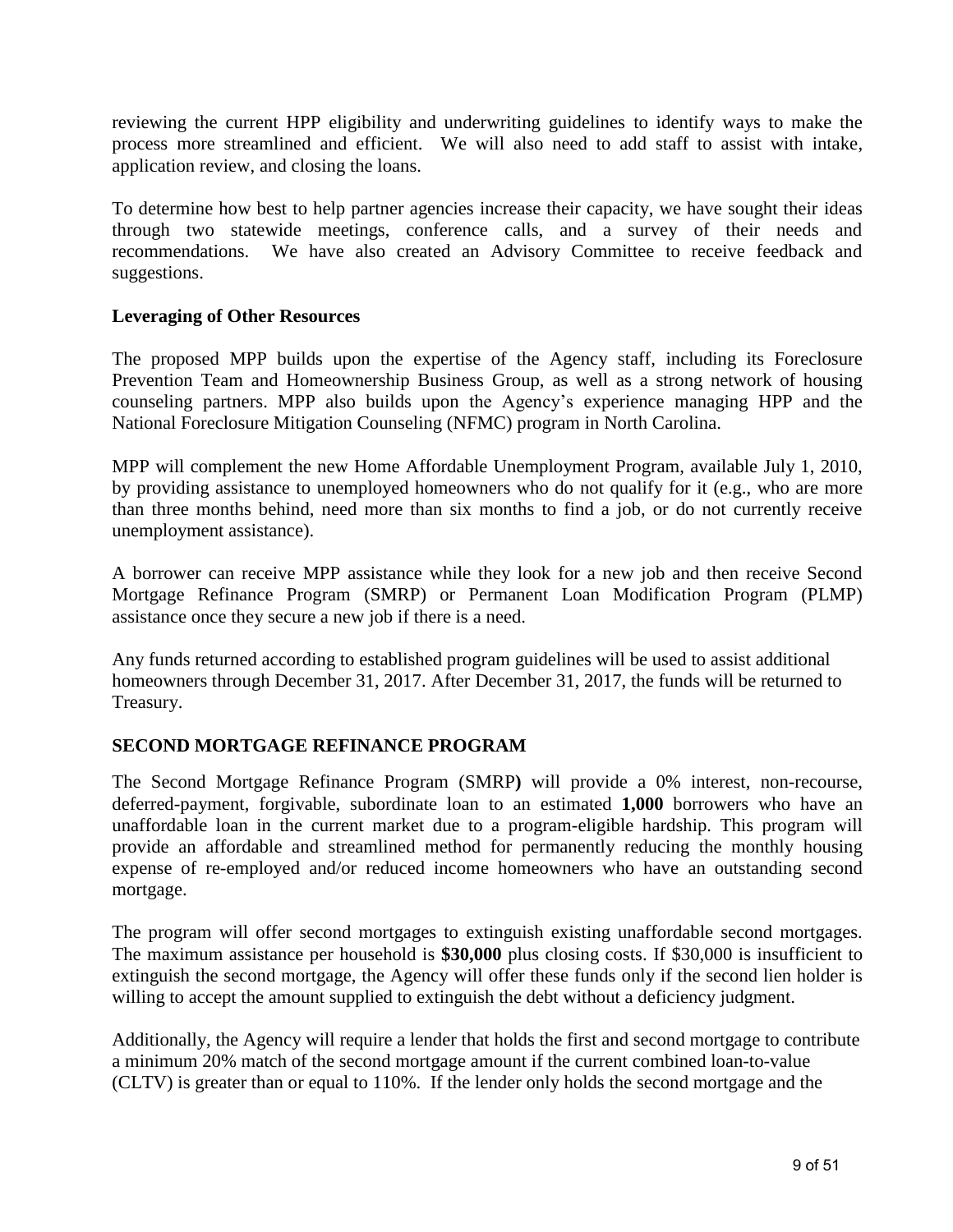current CLTV is greater than or equal to 100%, the Agency would then require the lender to make a minimum 20% match of the second mortgage amount.

Loan funds are due and payable if property is sold, refinanced or no longer owner-occupied (unless otherwise prohibited under applicable federal law). Loans are repayable only from proceeds to the borrower from a sale or refinance. If the property is sold or refinanced and has not increased in equity to the degree necessary to repay the note, all or a portion of the note will be forgiven.

#### **Goal**

The Agency's proposed Second Mortgage Refinance Program (SMRP**)** will provide assistance to an estimated **1,000** homeowners who are not able afford their second mortgage payment due to a program-eligible hardship. The goal of this program is to extinguish the existing second mortgage and replace it with a 10 year, 0% interest, non-recourse, deferred-payment forgivable subordinate loan. This will reduce the borrower's monthly mortgage payment and in some instances may expedite movement of a qualified applicant into a HAMP first mortgage modification process.

Our annual goals for SMRP are as follows:

| Year 1 | 400 homeowners assisted |
|--------|-------------------------|
| Year 2 | 400 homeowners assisted |
| Year 3 | 200 homeowners assisted |

To support this program, the Agency has budgeted **\$15 million or 9.4**% of HHF. This allocation is based on an estimated average loan amount of \$15,000 per borrower.

In addition, the program will be concentrated in areas impacted by high unemployment and a high number of foreclosures.

#### **Measuring Program Success/Progress**

The success of the program will be measured by the total number of homes saved and foreclosures averted.

#### **Target Population**

For the proposed SMRP, the Agency is targeting assistance to homeowners who have unaffordable second mortgage payments resulting from unemployment or other program-eligible hardship. The proposed program will provide an affordable and streamlined method to permanently reduce the monthly housing expense of re-employed and/or reduced income homeowners.

To be eligible, homeowners cannot have a combined loan-to-value ratio (including SMRP loan) greater than **125%**. There are no income limitations; however, the total current outstanding mortgage balances cannot exceed \$275,000.

SMRP assistance will be available *only* to homeowners living in a targeted or "hardest hit" county. The Agency has defined "hardest hit" counties as those with a 2009 unemployment rate equal to or greater than **11.3%,** the average county unemployment rate in 2009.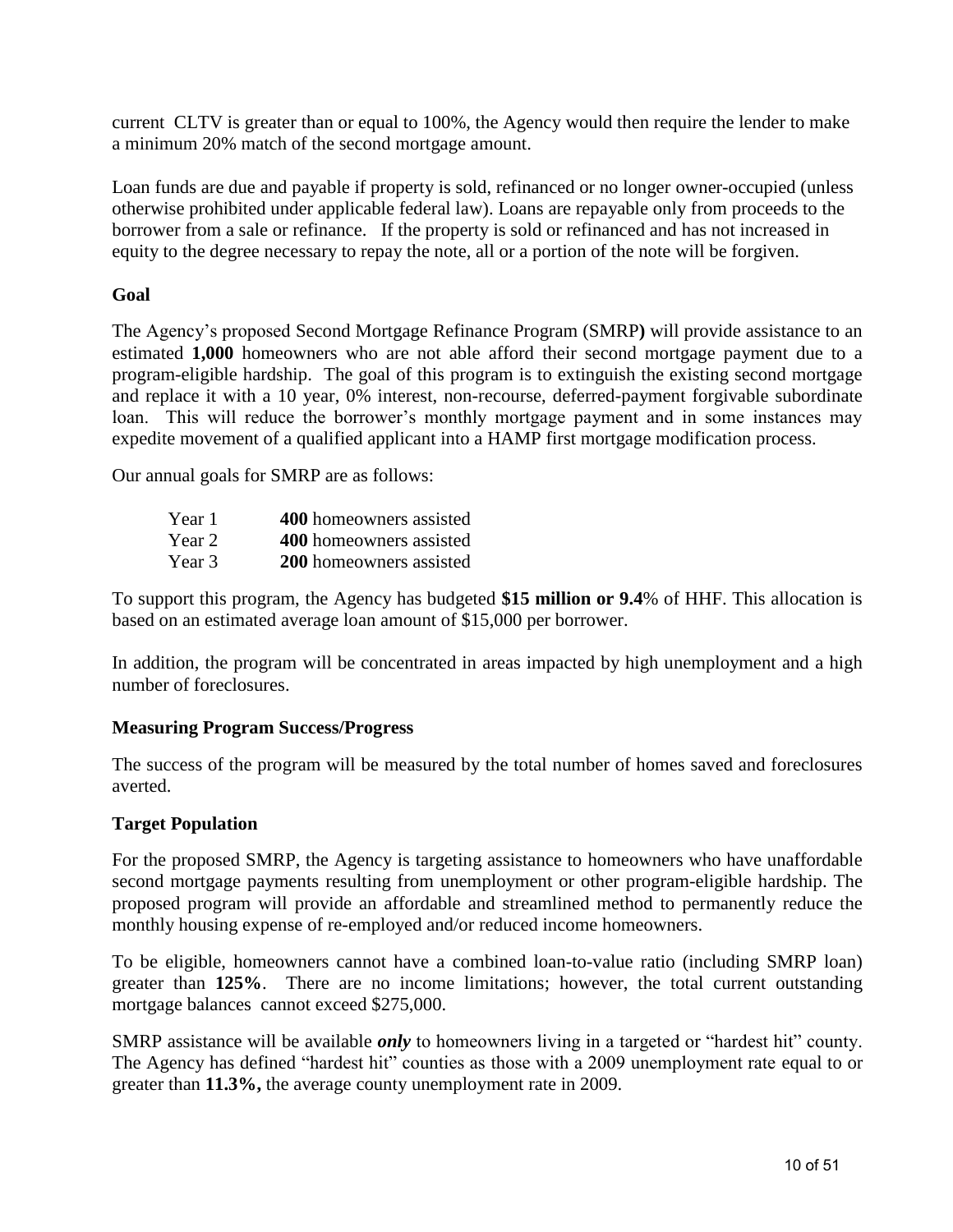#### **Timeline**

The Agency expects to roll out the program within 120-150 days of approval from Treasury. Implementation will include preparation of marketing materials, legal documentation, and monitoring tools. The program will last up to three years. For a more detailed timeline for this program, please see Exhibit B on page 31.

#### **Obstacles**

This program should not encounter any major programmatic obstacles or technical issues for implementation. We will build a portal for receiving and processing applications and will work with lenders and servicers, as well as counseling organizations, to market the program.

#### **Leverage**

This program will leverage more than **\$120** million in private mortgage funds from community banks and mortgage lenders against \$15 million from the Hardest Hit Fund.

The Agency will require a lender that holds the first and second mortgage to make a minimum 20% match of the second mortgage amount if the current combined loan-to-value (CLTV) is greater than or equal to 110%. If the lender holds only the second mortgage and the current CLTV is greater than or equal to 100%, the Agency will require the lender to make a minimum 20% match of the second mortgage amount.

This program will also reduce the borrower's monthly mortgage payment and in some instances may expedite movement of a qualified applicant into a HAMP first mortgage modification process.

This program can provide assistance to unemployed homeowners who received MPP assistance and who have become re-employed but may need to extinguish the second mortgage in order to achieve a more affordable monthly mortgage payment because they are now earning less than previously.

Finally, any funds returned according to established program guidelines will be recaptured and used to assist additional homeowners through December 31, 2017. After December 31, 2017, the funds will be returned to Treasury.

#### **PERMANENT LOAN MODIFICATION PROGRAM**

The Agency's proposed Permanent Loan Modification Program (PLMP**)** will provide a quick and streamlined method for modifying first mortgage loans of homeowners whose mortgages have become unsustainable as the result of a program-eligible hardship. The program will provide for a principal reduction with the added option of a rate decrease and/or term extension by the lender to achieve a monthly payment that does not exceed 31% of the homeowner's gross monthly income.

The maximum amount of assistance available under the program will be up to \$30,000 per loan modification, secured by a 0% interest, non-recourse, deferred-payment, subordinate loan that will be forgiven after 10 years.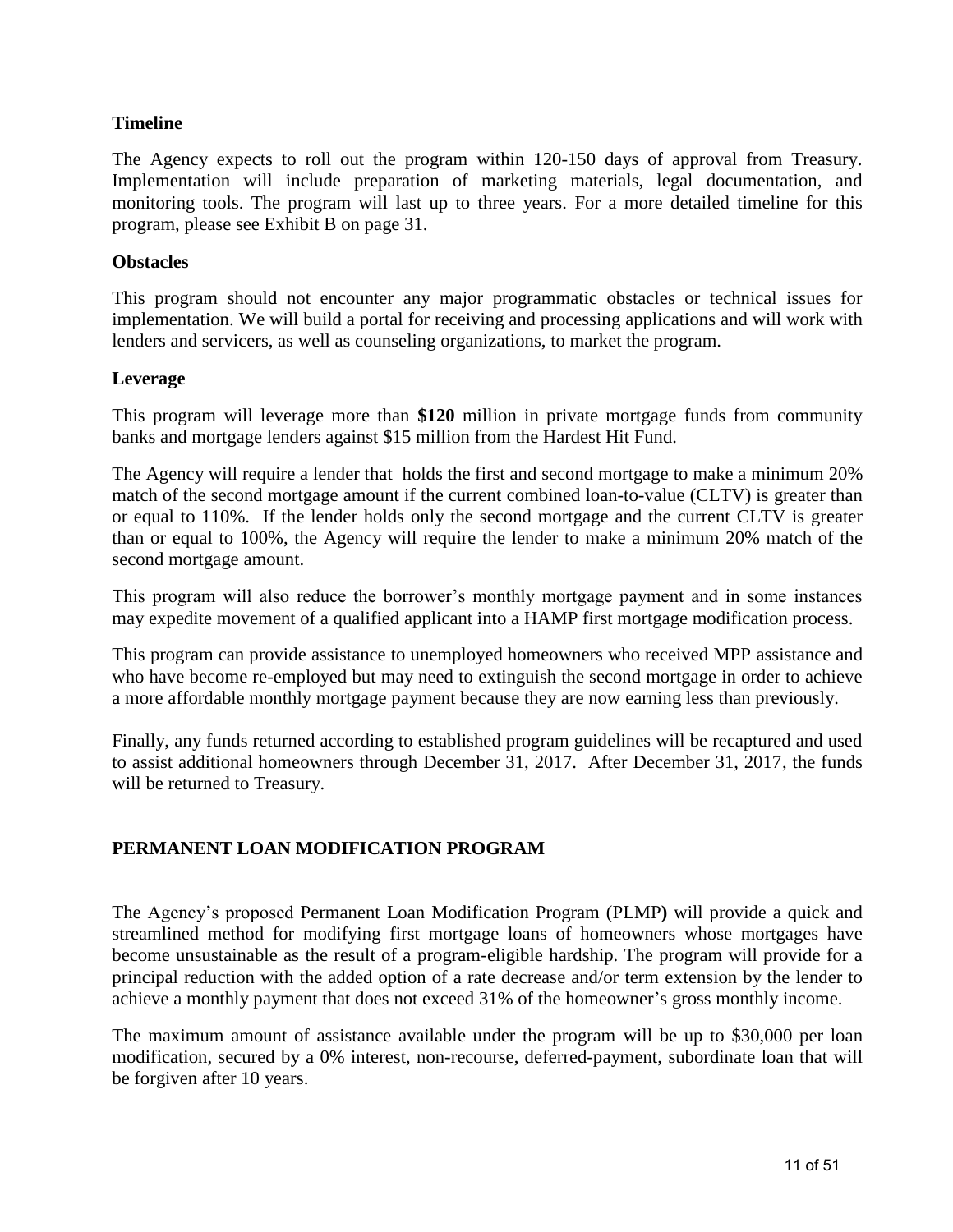An estimated **440** borrowers will be helped by the program. These are individuals who are not able to work out another foreclosure prevention opportunity in the current market due to a recent program-eligible hardship.

#### **Goal**

The goal of the program is to reduce the number of homeowners losing their homes to foreclosure. Secondary goals include stabilization of neighborhoods and protecting home values of surrounding properties.

This program will provide immediate mortgage payment relief and stable mortgage payments for the life of the loan.

Our projected annual goals for LMP are as follows:

| Year 1 | 150 homeowners assisted |
|--------|-------------------------|
| Year 2 | 150 homeowners assisted |
| Year 3 | 140 homeowners assisted |

To support this program initiative, the Agency has budgeted **\$8.8 million or 5.6%** of HHF. This allocation is based on an estimated average loan amount of \$20,000 per borrower assisted.

#### **Measuring Program Success/Progress**

The success of the program will be measured by the total number of homes saved and foreclosures averted.

#### **Target Population**

For the proposed **PLMP**, the Agency is targeting assistance to **borrowers who have exhausted all other federal programs for foreclosure prevention** and who can no longer afford their mortgages because of a previous period of unemployment or financial hardship. The proposed program will provide an affordable and streamlined method to permanently reduce the monthly payment for these re-employed and/or reduced-income homeowners. Eligible homeowners cannot have a combined loan-to-value ratio (including PLMP loan) greater than **125%**. There are no income limitations; however, the total current outstanding mortgage balance(s) cannot exceed \$275,000.

#### **Timeline**

The Agency expects to roll out the program within 150-180 days of approval from Treasury. Implementation will include preparation of marketing materials, legal documentation, and monitoring tools. The program will last up to three years. For a more detailed timeline for this program, please see Exhibit B on page 31.

#### **Obstacles**

This program should not encounter any major programmatic obstacles or technical issues for rollout.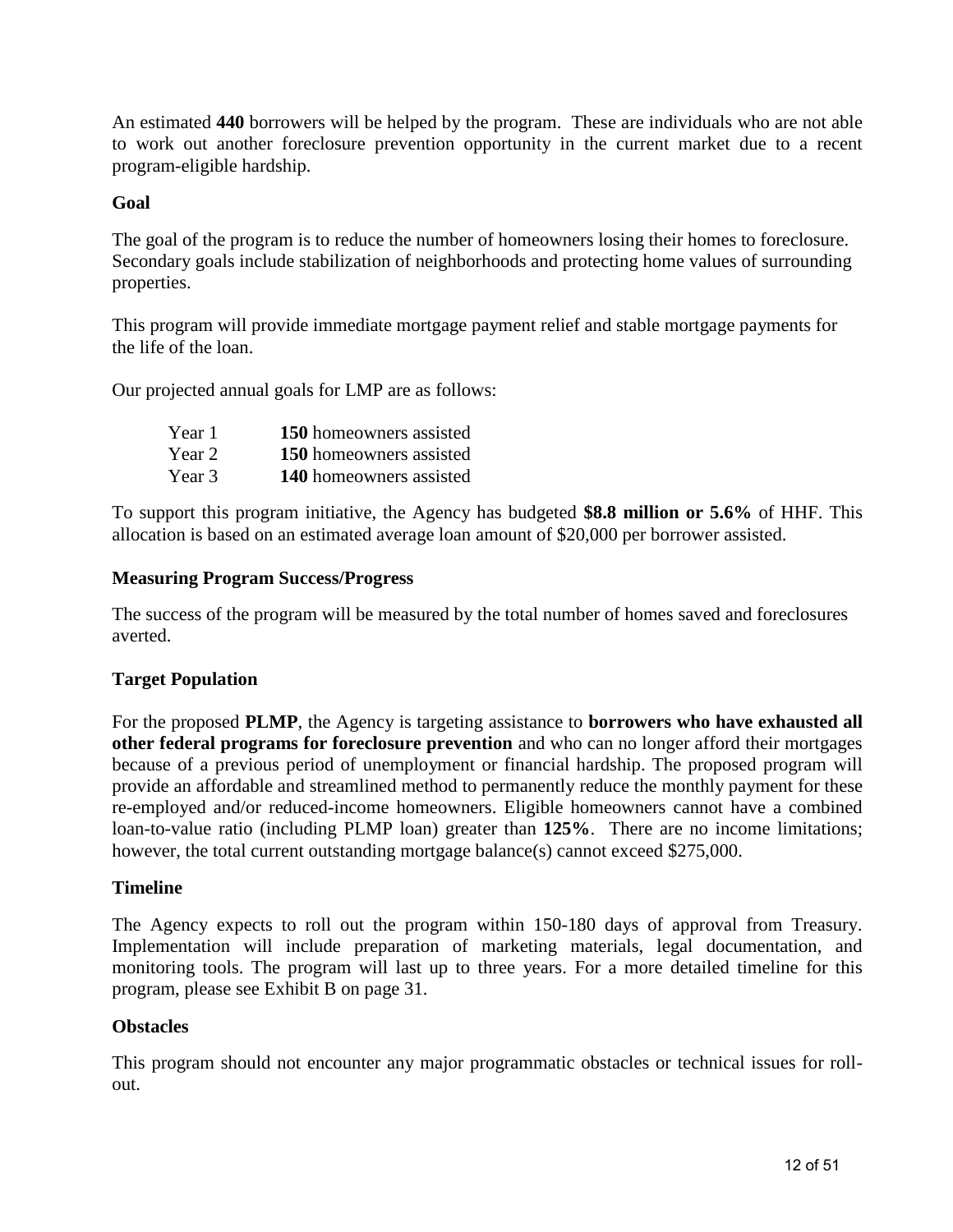#### **Leverage**

Utilizing \$8.8 million from the Hardest Hit Fund, this program will encourage a quick, affordable loan modification that will save more than 440 homes in North Carolina.

It is anticipated that certain first-lien providers may consider a reduction in interest income (interest rate reduction) as a result of the loan modification.

This program can also provide assistance to homeowners who have completed MPP-assistance and have become re-employed but are earning less than they were previously.

Any funds returned according to established program guidelines will be recaptured and used to assist additional homeowners through December 31, 2017. After December 31, 2017, the funds will be returned to Treasury.

#### **SECTION II – ITEM C: DEMONSTRATION OF CAPACITY TO IMPLEMENT**

The North Carolina Housing Finance Agency was created in 1973 by the North Carolina General Assembly as a self-supporting public agency to provide access to affordable housing for North Carolinians with low and moderate incomes. To accomplish its mission, the Agency provides capital and technical expertise and builds private and public partnerships, matching its resources with the resources of lenders, builders, local governments, and housing producers throughout the state.

The Agency's programs are funded through both federal (Mortgage Revenue Bonds, HOME Funds, Housing Tax Credits, etc.) and state resources (state Housing Tax Credit Funds, General Assemblyappropriated HOME Match funds, and NC Housing Trust Fund). The Agency uses its resources to fund housing development activities in homeownership, rental production, rehabilitation, rental assistance and supportive housing.

Since its creation, the Agency has provided financing for real estate activity valued at \$12.3 billion and helped 196,325 households obtain decent, affordable housing. During 2009 the Agency provided financing and tax credits to support \$503.7 million of real estate development. This investment created or rehabitated 4,800 homes and apartments. We also provide housing and rental assistance for 30,299 North Carolina households with low and moderate incomes.

The Agency has business processes in place to receive and disburse federal and state funds to minimize the risk for fraud, waste, abuse, or mismanagement of funds. The Agency has separation of duties between the program groups who underwrite and approve the loans and its finance group that accounts for and disburses the funds. For the fiscal year that ended June 30, 2009, the Agency was considered a low-risk auditee for the Schedule of Expenditures of Federal Awards under OMB 133. No findings were noted during this audit. (Audit, internal controls, and fraud risk mitigation are discussed in greater detail in Section II, item G).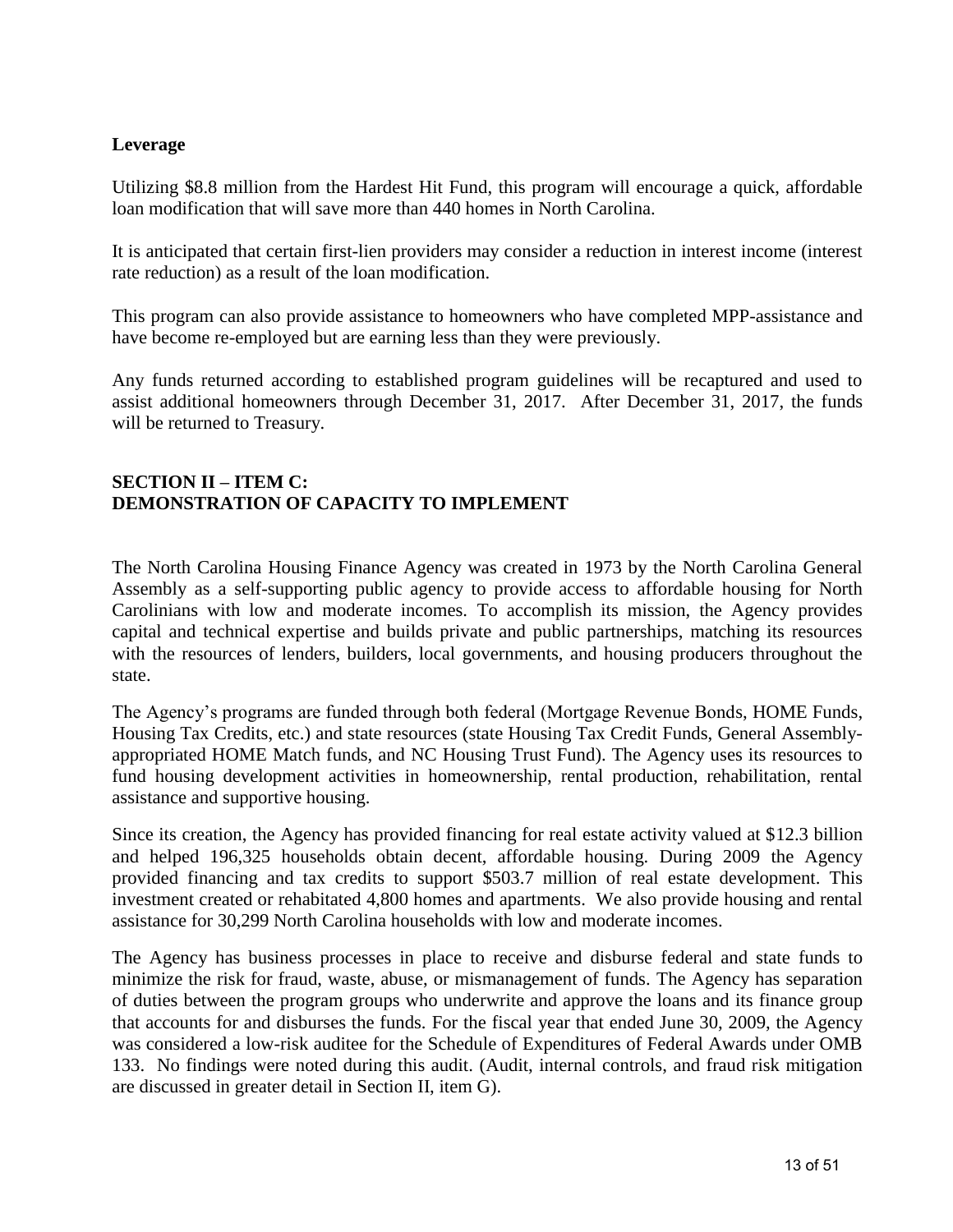In addition to having a skilled and experienced staff, the Agency has successfully operated the Home Protection Program (HPP) for six years. This program provides the foundation for our proposed Mortgage Payment Program (MPP). The Agency monitors HPP through an in-house software system, which provides the ability to record and track borrower/household data and financial information.

As of May 21, 2010, the Agency had distributed more than **\$7.3** million in HPP loans to assist **611** homeowners. Of homeowners assisted, only **30** or **4.93%** of all HPP loans ended in a foreclosure. In addition, 64% of HPP loans have been used to help homeowners complete job training education programs (long-term assistance) and 36% of HPP loans have been used to enable homeowners to conduct a job search (short-term assistance) or to bring a mortgage current (one-time assistance).

In implementing the HPP, the Agency has worked closely with a statewide network of foreclosure prevention partners and will continue to work through this network to administer our proposed MPP. For HPP, partner agencies provide intake and assessment services, help the homeowner submit the application to the Agency, help coordinate the loan closing and provide monitoring and follow-up services. Since 2005, the Agency has provided more than \$1.78 million dollars to support foreclosure prevention services provided by our HPP partners. This financial support has been critical to helping them sustain and expand their capacity to serve the dramatic increase in unemployed workers seeking foreclosure prevention assistance over the last two years.

The partnership network built for HPP also helped facilitate the successful administration of the National Foreclosure Mitigation Counseling Grant program (NFMC). The Agency has received NFMC grants in 2008, 2009, and 2010. Sponsored by NeighborWorks®, the NFMC program provides funding for a variety of loss mitigation services by participating housing counseling and legal assistance partners. The program requires careful client tracking, which is monitored and coordinated through an online information system shared by the counseling agencies and the Agency. Since the program's inception, **more than 14,000** North Carolina borrowers have received foreclosure mitigation assistance using NFMC funds. To date, more than \$4 million has been provided to help participating agencies expand their foreclosure prevention services.

In addition, the Second Mortgage Refinance Program (SMRP) proposed by the Agency is based on our experience managing similar subordinate lien programs. To design the proposed Second Mortgage Refinance Program, we utilized our experience making loans in all 100 counties in North Carolina working though a network of more than 75 local and national lenders who collectively have more than 700 offices throughout the state.

For the Permanent Loan Modification Program (PLMP) the Agency will draw from the considerable experience gained in managing its portfolio of 16,000 loans under the Mortgage Revenue Bond first-time home buyer program for the past 30 years. This program has achieved a high level of success in maintaining delinquency control and managing servicing processes relating to all forms of loss-avoidance strategies. The Agency monitors and directs the default activities of five servicers, setting performance standards and overseeing loss mitigation processes. The Agency also developed its own intervention program that provides temporary forbearance in the form of payment reductions to borrowers facing imminent foreclosure as a result of financial hardships.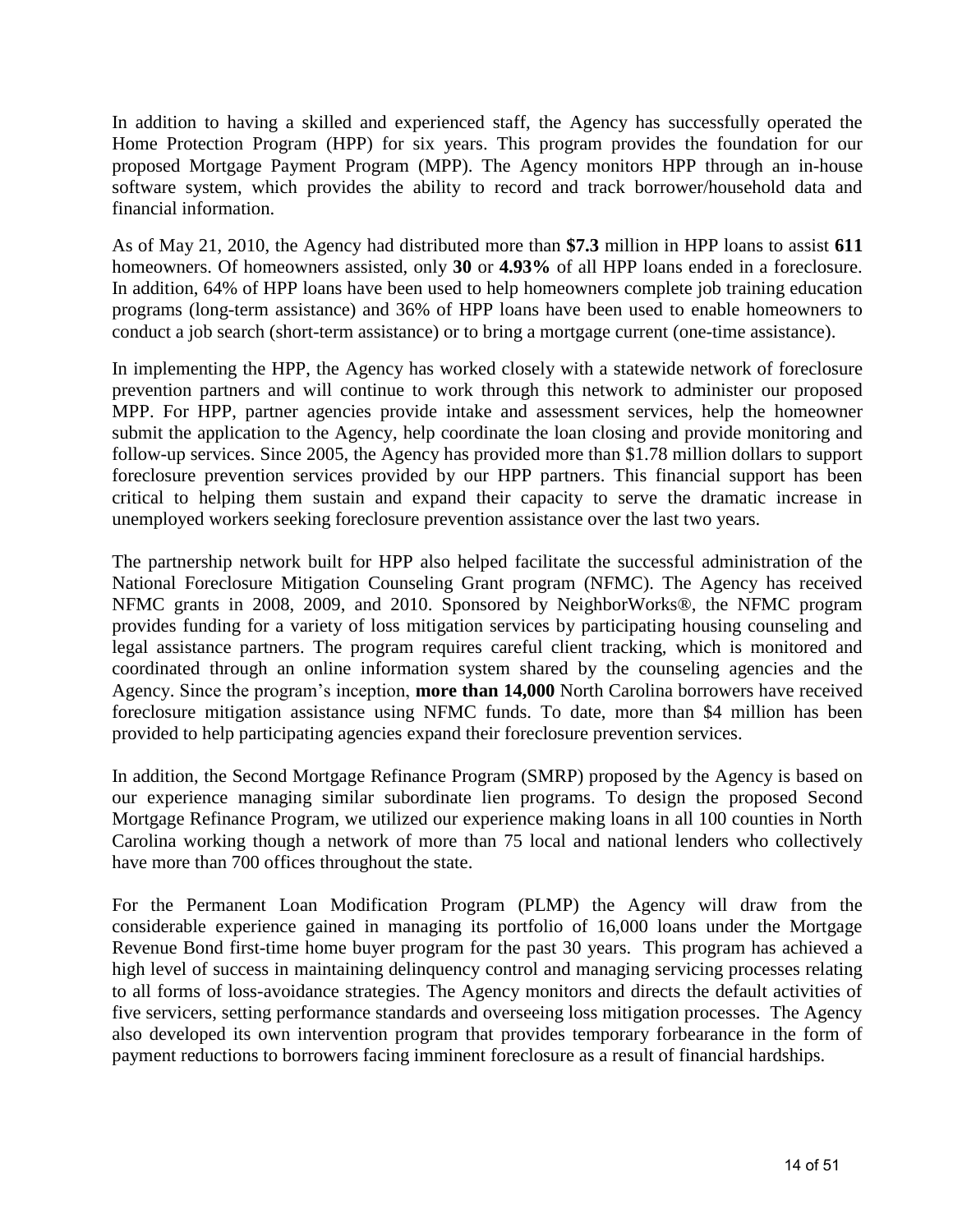Finally, the Agency has a seasoned staff of experienced underwriters, outreach and business development personnel, closing and legal staff. Its capabilities include an effective quality control process and staff who monitor the performance of the Agency's portfolio and staff activities.

#### **QUALIFICATION AS AN ELIGIBLE ENTITY**

In accordance with the HHF Guidelines published by the US Department of Treasury, each recipient of funding from the HHF must qualify as an "Eligible Entity." This is a "financial institution," as that term is defined in the Emergency Economic Stabilization Act ("EESA"). The North Carolina Housing Finance Agency is an Eligible Entity for purposes of the Hardest Hit Fund initiative. The Agency is established and regulated by the State of North Carolina, is a body politic and corporate, and has the power to 1) receive funds from Treasury, 2) enter into contracts, and 3) operate independently of any principal state department, as detailed in North Carolina General Statutes 122A.

#### **KEY STAFF**

#### *Bob Kucab, Executive Director*

Bob Kucab has been Executive Director of the North Carolina Housing Finance Agency since 1987. Bob oversees a wide variety of housing finance and rental assistance programs that produce affordable housing to benefit thousands of North Carolina households annually. Prior to joining the Agency, Bob was the Executive Director of the Idaho Housing Finance Agency, and he was the Executive Director of the Flint Neighborhood Improvement and Preservation Project, a nonprofit development corporation in Flint, MI. Bob is a former president of the National Council of State Housing Agencies, and he has been a member of numerous industry advisory boards. Under his leadership, the Agency has received numerous national recognitions, including awards for program excellence and innovation from the National Council of State Housing Agencies.

#### *Betsy Rozakis, Chief Financial Officer*

Betsy Rozakis has been with the Agency for 10 years as its Chief Financial Officer. Betsy oversees financial reporting, bond issuances, grant financial management, and servicing, including foreclosure prevention programs. Prior to her employment with the Agency, she held various positions, including Tax Credit Investor for a Fortune 500 Company. She also worked for six years in public accounting at Deloitte & Touche. She is a graduate of the University of North Carolina at Chapel Hill and is a Certified Public Accountant.

#### *Charlene Smith, Manager of Mortgage Servicing*

Charlene Smith oversees the servicing of the mortgage portfolio of more than \$1 billion in single family and multifamily loans owned by the Agency. She also manages the Agency's foreclosure prevention activities, including the Home Protection Program and the National Foreclosure Mitigation Grant. Charlene has 26 years in all aspects of mortgage servicing, with a concentration in default and vendor management. Charlene began her career with First Union Mortgage Corporation, and prior to joining the Agency, she managed the Wells Fargo subservicing relationship for GE Mortgage Servicing. Charlene has her Bachelor of Arts in Business Administration from Campbell University and has a Green Belt Certification – Six Sigma from GE.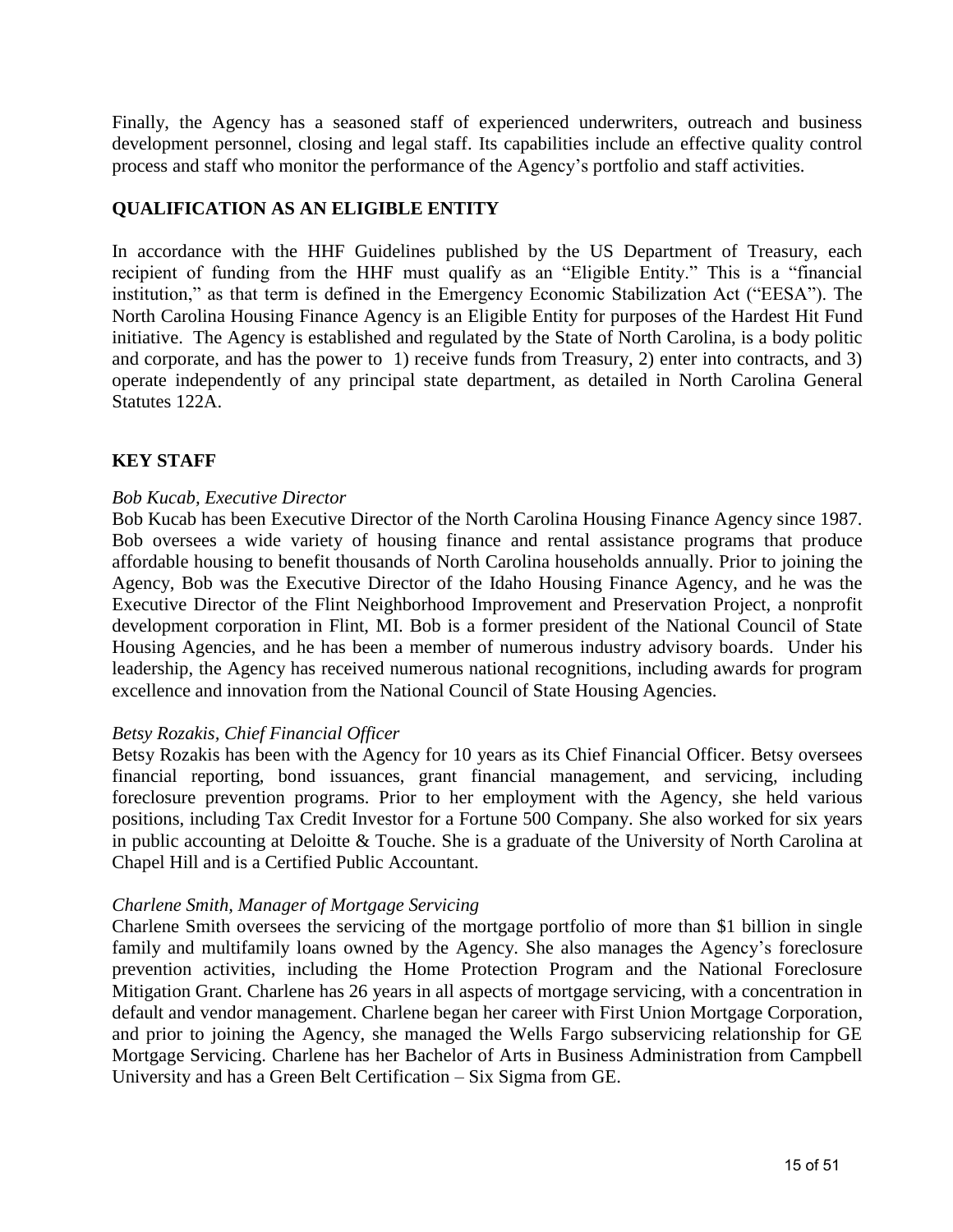#### *Rich Lee, Foreclosure Prevention Team Leader*

Rich Lee is the Foreclosure Prevention Team Leader at the Agency. As Team Leader, he helps manage the Agency's two foreclosure prevention programs: the Home Protection Program (HPP) and the National Foreclosure Mitigation Counseling Program (NFMCP). Prior to joining the Agency in August 2008, he served as Executive Director of the Durham Affordable Housing Coalition for eight years and, prior to that, as Housing Development Specialist for eight years. While at the Coalition, he helped secure more than \$12 million for various affordable housing programs and organizations. From 1999-2008, he also served on the Board of Directors for the Community Reinvestment Association of North Carolina. In 2008, Rich was recognized by the NC Housing Coalition with a Service Achievement Award. He has a Masters in City & Regional Planning from the University of North Carolina in Chapel Hill and a Bachelors of Arts in Public Policy from Duke University.

#### *Sharon Drewyor, Director of Homeownership Lending*

Sharon Drewyor has been with the Agency for 20 years and is responsible for the day-to-day administration of homeownership programs, including the FirstHome Mortgage Program and the Mortgage Credit Certificate Program. Sharon has more than 27 years of experience in the private and public sectors originating, processing, underwriting, closing and servicing mortgages. In addition, Sharon developed and implemented the Agency's Homeownership Quality Control Program and was instrumental in implementing the Agency's Home Protection Program. She served on the FHA business practice and underwriting working group in Washington, DC, and currently serves as a Director for the Mortgage Bankers Association of the Carolinas. She is a graduate of Central Michigan University and received her Graduate of Mortgage Lending designation from the National Association of Professional Mortgage Women.

#### *Rob Rusczak, Manager of Homeownership Production*

As the Manager of the Homeownership Production, Rob manages the underwriting process, mortgage loan production, and business development efforts in the Agency's first-time home buyer mortgage program. Most recently, he has been responsible for leading the day-to-day activities of the Agency's \$4.2 million Neighborhood Stabilization Program, helping to mitigate the impact of foreclosures across North Carolina. He has more than 15 years of experience in all aspects of the mortgage and banking industry, having worked for the nation's largest mortgage lender for more than four years. Rob began his career as an economist working in the Bureau of Economic Analysis for the US Department of Commerce in Washington, DC. Rob has a BA in Economics from American University and an MBA in Financial Management from Johns Hopkins University.

#### *Bill Dowse, Director of Strategic Investment*

Bill Dowse is responsible for the development and management of community-based homeownership, housing rehabilitation and supportive housing programs for the Agency. He oversees programs funded with the state's HOME funds and the North Carolina Housing Trust Fund. Bill has 30 years of experience in housing and in state and local planning. Previously, he has worked in local government as the Assistant Director of a planning and development department in Burlington, IA, he worked for the Florida Department of Community Affairs, and he was the Executive Director of Neighborhood Housing Services programs in Elgin, IL and Durham, NC. Bill has an undergraduate degree in urban affairs from the University of Wisconsin-Oshkosh and master's degree in urban and regional planning from Florida State University.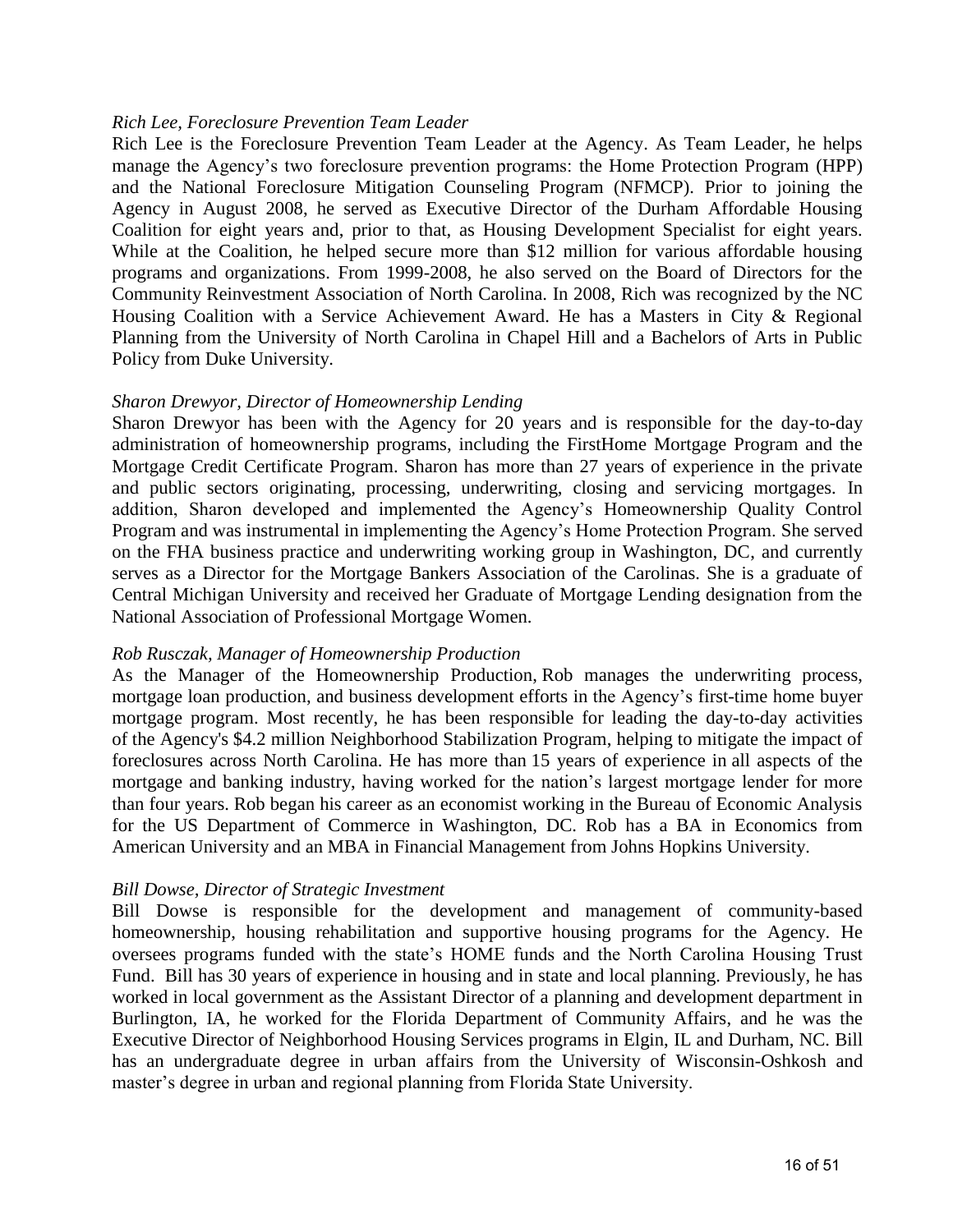#### *Patricia L. Amend, Director of Policy, Planning, & Technology*

Patricia Amend has been with the Agency for 15 years in various positions involving finance, accounting, grants management, program fund allocation, housing policy, business planning, and information technology. Patricia currently oversees the day-to-day management of policy, planning and technology. She supports two boards and runs special projects, many of which cross departmental lines and partner with other agencies. She was involved with the implementation of the state's foreclosure prevention program in 2004 and coordinated the first and second successful applications for National Foreclosure Mitigation Counseling grants. Prior to joining the Agency, Patricia worked as a financial auditor for Deloitte & Touche. She is a graduate of Miami University, Oxford, Ohio, and a Certified Public Accountant.

#### *Simuel Hodges, Controller*

Simuel Hodges is the Controller for the Agency. Simuel oversees operations and grant accounting functions within the Finance Group. He has 14 years of experience at the Agency. He also oversees the Agency's audit, budget, cash management and financial reporting processes. His prior experience includes Duke University Medical Center, City of Greenville, and Lowrimore, Warwick & Co., CPA's. Simuel is a Certified Public Accountant in the State of North Carolina. He has a BSBA in Management Accounting from East Carolina University.

#### *Molly Rodgers, Director of Human Resources and Administration*

As the Director of Human Resources and Administration, Molly has more than 20 years of experience in leading the HR and office administration functions at both for-profit and not-for-profit corporations. Molly began her human resources career at a large community action agency near Buffalo, NY, relocating to North Carolina in 1999. In North Carolina, Molly led the recruiting and employment efforts for a large international not-for-profit organization during a major expansion, then led the company through a major downsizing. Before joining the Agency, Molly led the human resources function at a for-profit staffing company and led the company through a major acquisition. As an industry generalist, Molly handles all aspects of human resources from compensation and benefit design to employee relations and legal compliance. In addition to human resources, Molly leads the office administration functions, including records and facilities management. Molly has a BA in sociology and a MS in Human Resource Management from the State University of New York at Fredonia, attended the Cornell University School of Industrial and Labor Relations, and has obtained several industry certifications including the SPHR.

#### *Jennifer Percy, Counsel and Manager of Legal Services*

Jennifer Percy has been with the Agency for seven years, where she manages the Legal Services Department. Jennifer's responsibilities include monitoring compliance with federal and state statutes, providing legal advice for the Agency's decision-making, reviewing and analyzing housing-related programs to ensure compliance with applicable federal and state law, and closing both multi-family and single-family loans. Her position requires knowledge of federal and state laws, regulations and various funding sources and programs, including HOME, Neighborhood Stabilization Program (NSP), National Foreclosure Mitigation Counseling (NFMC), Homelessness Prevention and Rapid Rehousing Program (HPRP), and Rural Housing Economic Development. She is a Certified HOME Specialist-Regulations and a Housing Credit Certified Professional. Prior to joining the Agency, Jennifer practiced in the area of commercial lending and banking law.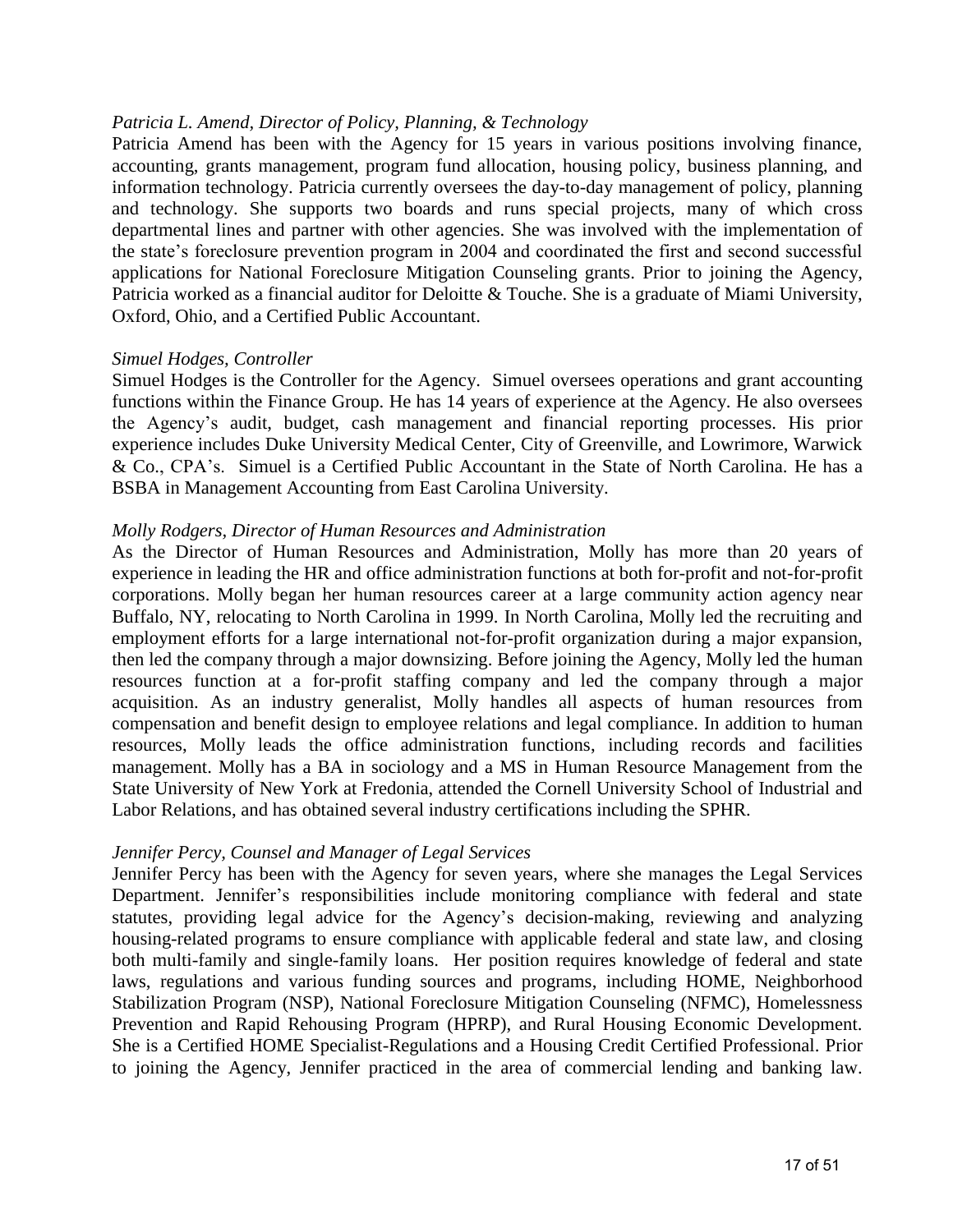Jennifer has a Bachelor of Arts in political science from the University of Massachusetts and a J.D. from the University of Connecticut School of Law.

#### *Mark Shelburne, Counsel & Policy Coordinator*

Mark is primarily responsible for coordinating the Qualified Allocation Plan for the annual distribution of \$250 million in federal and state Housing Credits, tax-exempt bonds, and loan funds. He has also worked with other state agencies on policy development (most recently for stimulus funding), written several articles on affordable housing, and testified before a committee of the US House of Representatives. Prior to joining the Agency in 2001, he was general counsel for a nonprofit equity syndicator. Mark has a B.A. in public policy, J.D., and Masters of Regional Planning from UNC Chapel Hill.

#### *Margaret Matrone, Director of Government Relations and Communications*

Margaret Matrone directs marketing, communications and government relations efforts of the Agency, and leads a staff of two professionals experienced in marketing, press relations, event management and legislative affairs. She has 20 years of experience with the Agency. Prior to that, she was Director of Communications at the Kenan Flagler Business School of the University of North Carolina at Chapel Hill, where she had responsibility for state and national media, marketing publications and an alumni magazine. She holds an A.B. degree from Duke University and a M.A. in English from the University of Illinois, Urbana.

#### **SECTION II – ITEM D: HELP IN AREAS OF ECONOMIC DISTRESS**

The Agency proposes to target or concentrate HHF assistance to struggling homeowners living in **50 economically distressed or "hardest hit" North Carolina counties.** We define "hardest hit" as those counties with 2009 unemployment rates **equal to or greater than 11.3%,** the average rate for all North Carolina counties. Finding jobs and resuming mortgage payments may take longer in these communities, so we propose to provide a greater amount of Mortgage Payment Program (MPP) assistance in these counties as well as to provide Second Mortgage Refinance Program assistance exclusively in these counties.

The recession of 2008-2009 posed significant challenges for the state and the nation, but in many respects North Carolina was already in the midst of a broad economic shift before the recession hit. North Carolina traditionally has had a heavy concentration of manufacturing jobs, but it has been losing manufacturing jobs for at least the past two decades. In 1990, the state had more than 800,000 manufacturing jobs. By 2001, roughly 100,000 of those jobs had been lost, but the biggest declines were yet to come. The national recession in 2001 and a change in textile trade quotas in 2005 led to numerous plant closings and lay-offs. By December of 2007, only 532,400 manufacturing jobs remained in the state. In the current two-year downturn, another 100,000 manufacturing jobs have been lost. Across all sectors, more than 277,700 jobs were lost between 2007 and 2009. Not surprisingly, unemployment rates are high statewide, although there are distinct differences among counties.

North Carolina is made up of 100 counties, some urban and some rural. For instance, Charlotte is a regional center for the banking industry, and the Research Triangle Park is known as a center for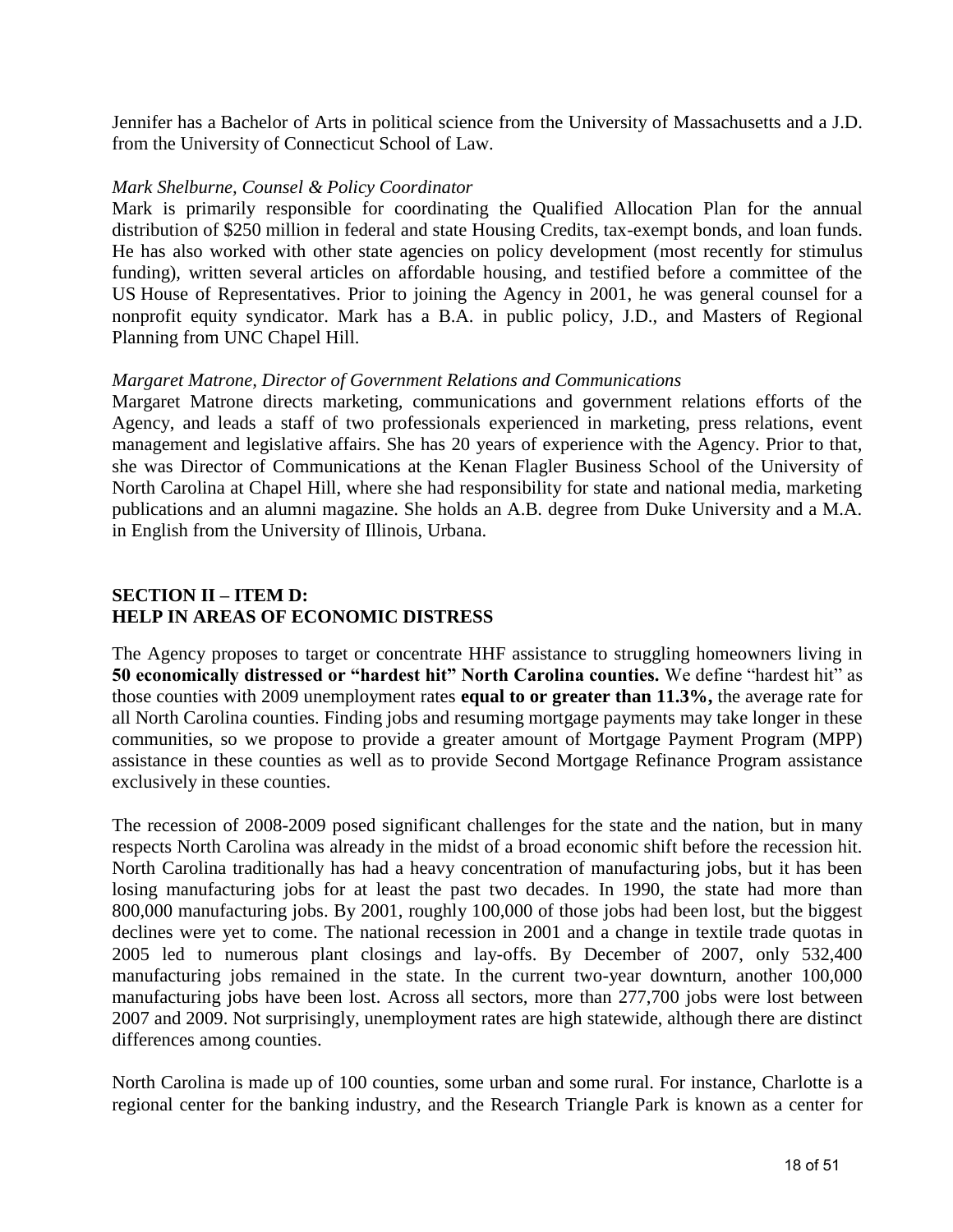technology and education. The eastern-most and western-most reaches of the state, however, are largely rural: the mountain counties of the west are part of Appalachia, and the eastern coastal plain includes a wide swath of traditionally agricultural areas. These rural areas have not participated in the shift to the knowledge-based economy that has prospered the urban areas of the state and, in many instances, they have also suffered declines as the agricultural economy has become globalized. Manufacturing in North Carolina has always differed from manufacturing in many northern states because it has not been primarily an urban phenomenon. Many textile factories and furniture factories located in rural areas and small towns as a way to avoid big-city labor problems. When these plants close there are often literally no other employers in the town. Also, the jobs have tended to be low-skill and to require only a low level of education. Once laid off from their factory job, few of these workers can find another job without some form of education or retraining.

In the current recession, unemployment rates rose very quickly. From January 2008 through April 2010, the state unemployment rate more than doubled, from 5.0% to 10.8%. The statewide average unemployment rate masks the depth of the crisis for some North Carolina counties. In 2009, 35 counties had unemployment rates higher than 12%, and 14 counties had rates higher than 14%. Many of these high-unemployment counties are the same counties where manufacturing was most heavily concentrated, so workers face a double burden—the loss of their jobs, coupled with the knowledge that few, if any, of these jobs will return. Because the job loss is concentrated, there is a high risk that whole communities may be destabilized.

Recent research confirms the key role that unemployment and loss of income play in home foreclosures. According to data from Freddie Mac, 58% of all delinquencies are triggered by unemployment or a curtailment of income. Not surprisingly, many of North Carolina counties with the highest unemployment rates have experienced a large number of mortgage delinquencies or foreclosures. Between December 2008 and December 2009, the number of loans that were more than 90 days delinquent almost doubled, from 2.3% to 4.1%. Anson County, in the rural south central portion of the state, is typical. In 2009, it had an unemployment rate of 14.7%, and 10.7% of the loans in the county were 30 or more days delinquent (according to data from the Federal Reserve Bank of New York). Neighboring Richmond County had an unemployment rate of 14% and a 30-day delinquency rate of 7%. In the past two years, Richmond County lost more than 800 jobs, including 638 in textiles and apparel.

North Carolina's traditional textile, apparel, and furniture industries are visible casualties of the economic downturn, but the current recession has also hit the state's banking industry, in which Charlotte is a major regional center. Between 2007 and 2009, more than 4,000 North Carolina jobs were eliminated in banking, mortgage processing and investment. Many of these jobs were located in the Charlotte metropolitan area, and this concentrated impact has been especially hard on the communities there.

The Agency will target counties with a 2009 unemployment rate at or above 11.3% (the 2009 average for all counties in North Carolina). The 50 "hardest hit" counties are shown on the following map and chart**.**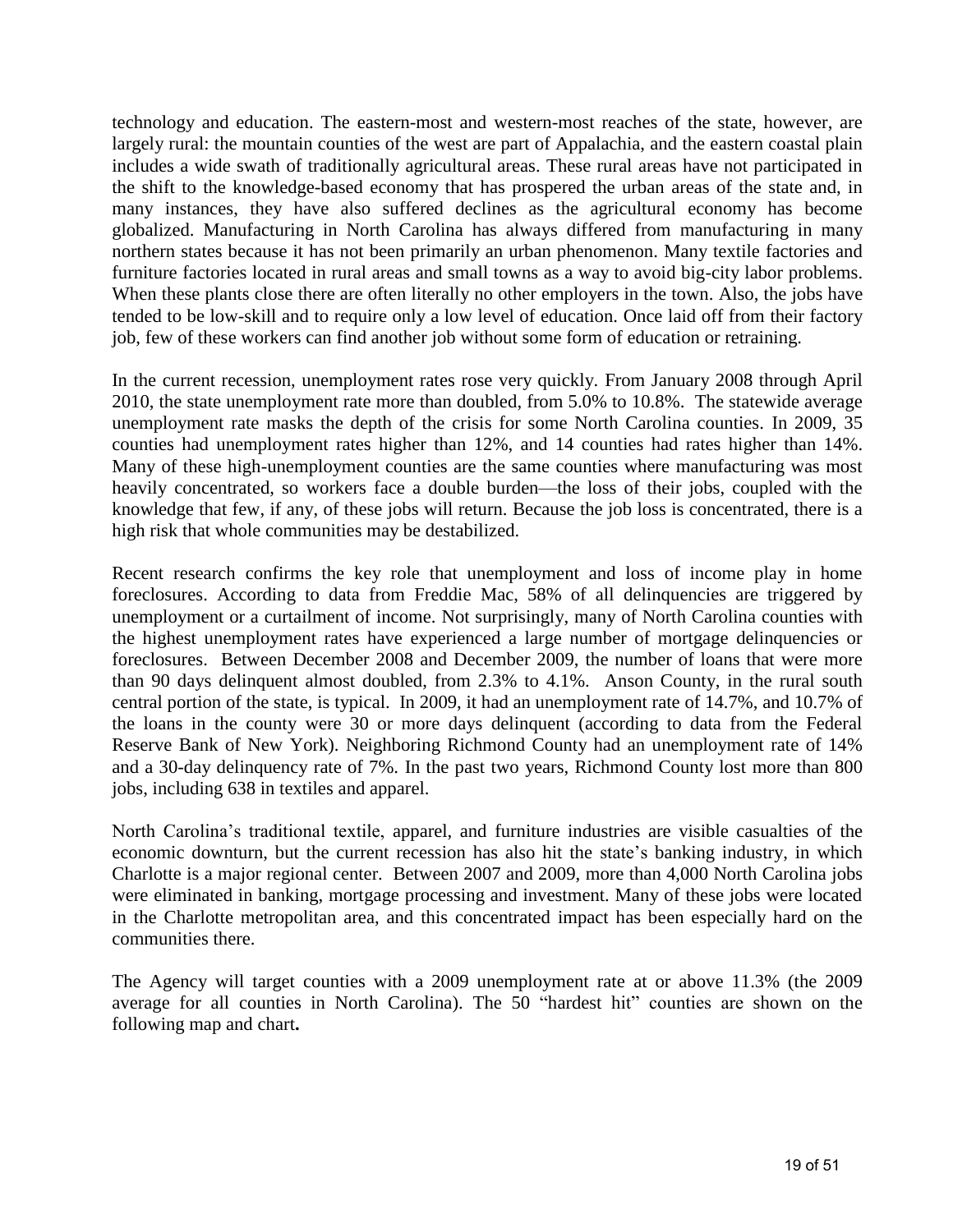# Figure 1 NC Counties with High Unemployment Rates

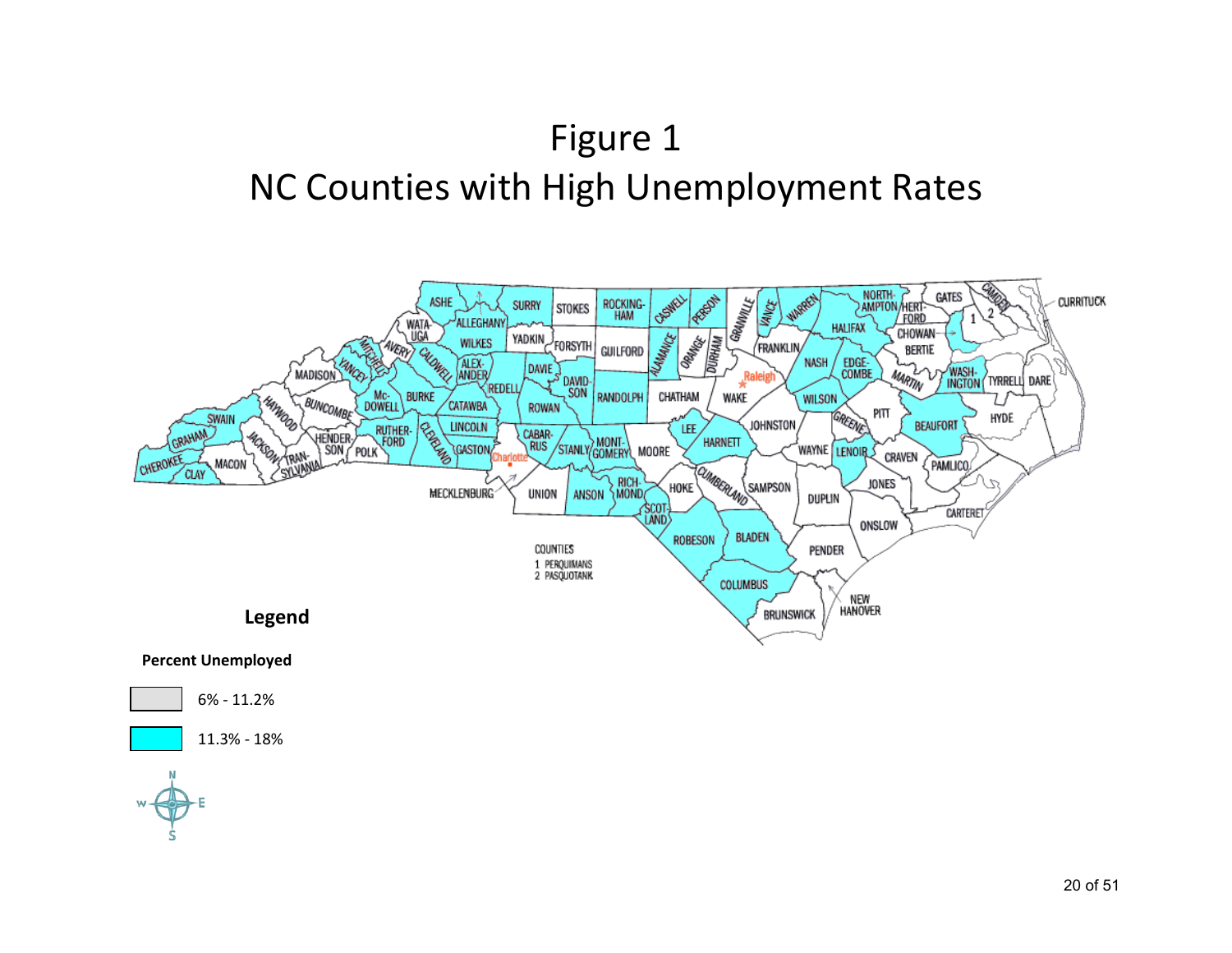| Alamance        | Chowan         | Lenoir      | Rutherford |
|-----------------|----------------|-------------|------------|
| Alexander       | Clay           | Lincoln     | Scotland   |
| Alleghany       | Cleveland      | McDowell    | Stanly     |
| Anson           | Columbus       | Mitchell    | Surry      |
| Ashe            | Davidson       | Montgomery  | Swain      |
| <b>Beaufort</b> | Davie          | Nash        | Vance      |
| Bladen          | Edgecombe      | Northampton | Warren     |
| <b>Burke</b>    | Gaston         | Person      | Washington |
| Cabarrus        | Graham         | Randolph    | Wilkes     |
| Caldwell        | Halifax        | Richmond    | Wilson     |
| <b>Caswell</b>  | Harnett        | Robeson     | Yancey     |
| Catawba         | <b>Iredell</b> | Rockingham  |            |
| Cherokee        | Lee            | Rowan       |            |

The Agency will provide the following HHF assistance in these "hardest hit" counties:

**Mortgage Payment Program (MPP).** Eligible homeowners in targeted or "hardest hit" counties can receive up to \$36,000 of assistance (not to exceed 36 months). This is **50% more** assistance than is available to homeowners living in non-targeted counties, who can receive \$24,000 ( not to exceed 24 months).

**Second Mortgage Refinance Program (SMRP).** Eligible homeowners in targeted or "hardest hit" counties will be the *only* ones that can access this program, which will provide up to \$30,000 in the form of a second mortgage to extinguish an unaffordable existing second mortgage.

**Permanent Loan Modification Program (PLMP).** The Permanent Loan Modification Program will be available in all counties and provides assistance up to \$30,000 per homeowner in the form of a first mortgage principal reduction.

#### **SECTION II – ITEM E: STAFFING & BUSINESS PARTNERS**

To implement the Hardest Hit Fund programs, the Agency will use a combination of existing employees, outside contractors, and external partners. The Agency has an experienced staff and a history of successfully implementing programs in collaboration with other North Carolina state agencies and external partners. The staffing plans for our programs are as follows:

#### **Mortgage Payment Program**

This program is the largest and most labor-intensive of the proposed programs. The Agency projects that it will incur the largest share of the administrative costs. The Agency anticipates that four foreclosure prevention staff positions will be dedicated to this program. In addition, it will hire contractors to assist with underwriting loans, preparing loan documents, and closing loans. These staffing estimates are based on from the Agency's experience managing our existing Home Protection Program (HPP).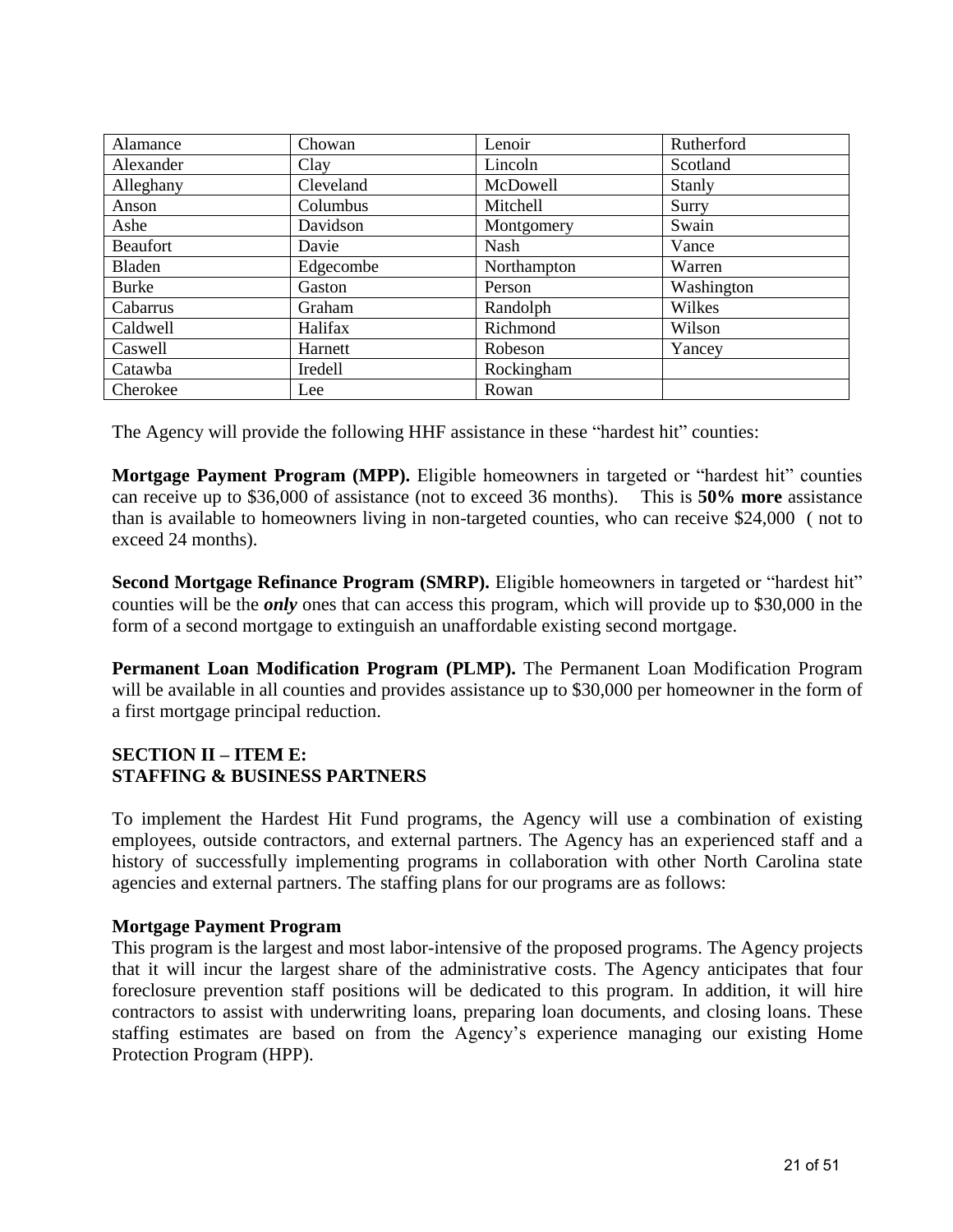The Agency also plans to expand its statewide network of foreclosure prevention service partners to help with administration and delivery of this program. Partner agencies will provide intake and assessment services, help eligible homeowners apply for assistance, coordinate the loan closing process for approved borrowers, and provide monitoring and close-out services. To reach our projected MPP goal of assisting 5,750 homeowners, the Agency proposes a total budget of **\$ 9.66 million** in partner payments *(\$8.63 M for years 1-3 + \$1.03 M for years 4-7)*. The payment structure will include the following components:

1. Monthly partner payments based on meeting a *minimum* production goal of MPP loans closed. The monthly payment will help cover the cost of at least one employee (full or part-time) dedicated to MPP plus applicable administrative and overhead expenses.

The Agency will set aside additional funds to compensate partner agencies that exceed their original production goals and to provide funding for new partner agencies that are added to the MPP program.

Partner agencies that are *not* on track to meet their minimum production goals will have their monthly payments reduced or terminated. The Agency will review partner agency production numbers at least quarterly and make appropriate payment adjustments.

#### Budgeted: **Up to \$ 8.0 million**

2. Administrative funds to reimburse partner agencies for specific program-related expenses, including recording fees for filing Deeds of Trust and fees for pulling credit reports.

#### Budgeted: **Up to \$ 627,750.**

3. Funds to cover services provided by partner agencies in years four through seven (2014-2017). Our budget assumes HHF loans will be paid back due to homeowners selling or refinancing their homes and these funds will be recycled through MPP to assist additional homeowners.

#### Budgeted: **Up to \$ 1.028 million**

#### **Total: \$ 9.66 million** *(\$8.63 M for years. 1-3 + \$1.03 M for years. 4-7)*

The proposed delivery system and payment structure are based on the Agency's experience administering the Home Protection Program (HPP) and the National Foreclosure Mitigation Counseling (NFMC) program, as well as feedback from our partner agencies. With each of these programs, the Agency has linked its services with local foreclosure prevention partners in order to achieve a more effective presence in the community. The statewide network of foreclosure prevention partners covers both urban and rural communities. Table 1 on page 24 has a chart listing partner agencies by county. To handle the projected 5,750 homeowners, we will need to expand the capacity of our existing partners as well as add new partners to our network.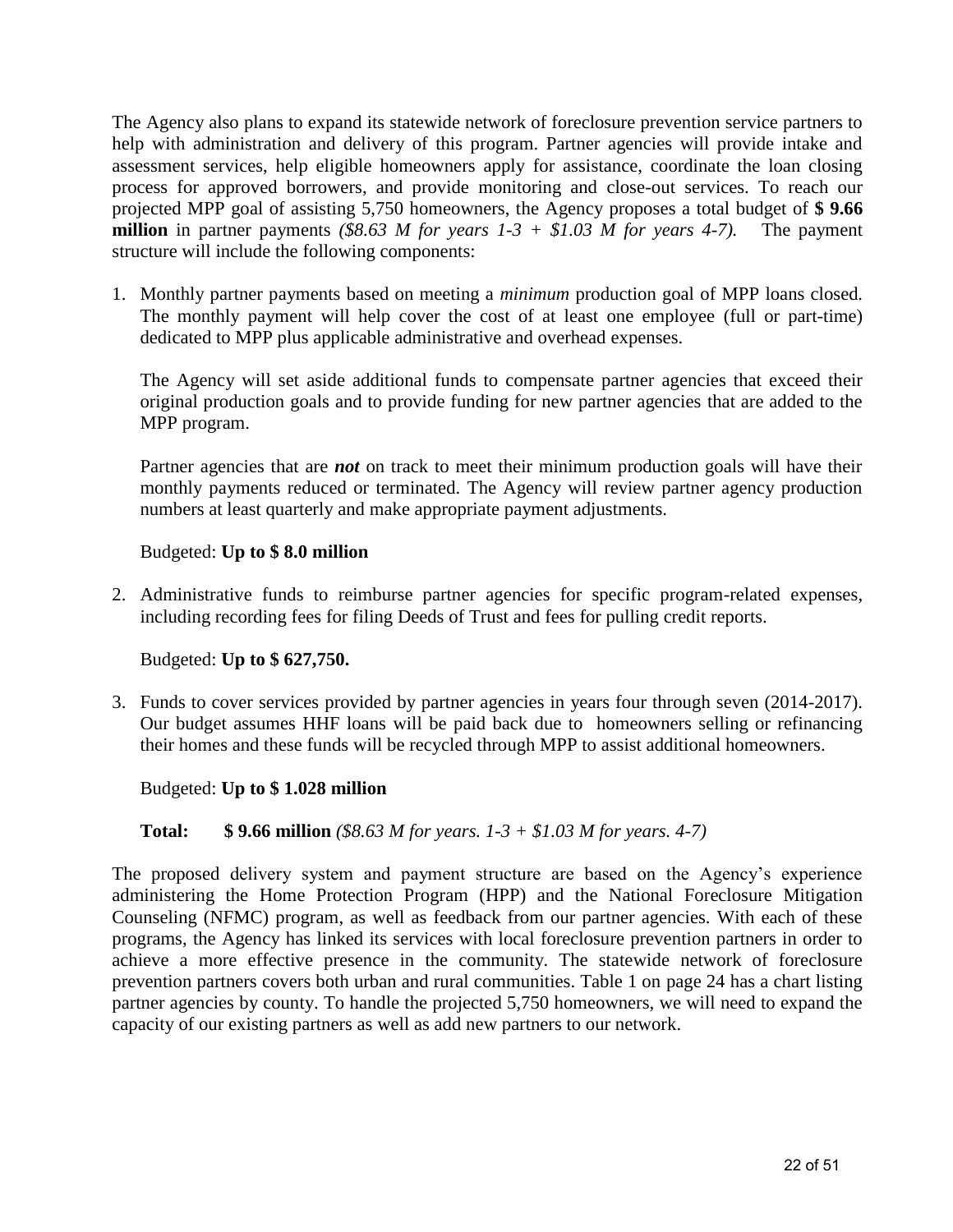#### **Second Mortgage Refinance Program**

The Agency will assign one current staff underwriter to this program and one current servicing analyst, and will also use staff attorneys to create loan documents.

The Agency will also partner with HUD-approved housing counseling agencies, community banks, servicers, credit unions, and mortgage lenders working in the 50 "hardest hit" counties. These partners will refer prospective clients for assistance.

#### **Permanent Loan Modification Program**

The Agency will assign one current staff underwriter to this program and one servicing analyst, and will also use staff attorneys to create loan documents. The Agency will also partner with HUDapproved housing counseling agencies, community banks, servicers, credit unions, and mortgage lenders to refer prospective clients to this program.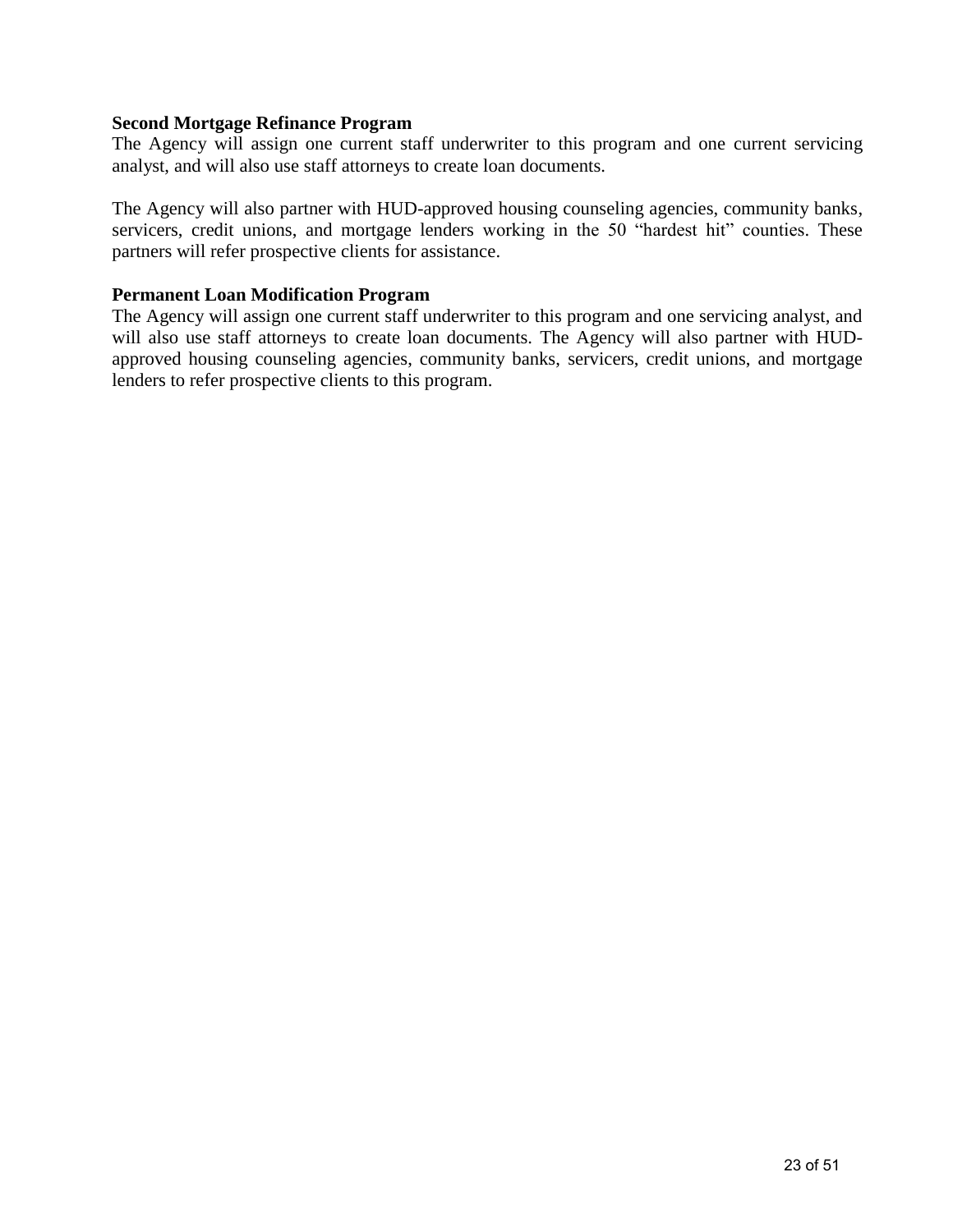Table 1.

|                        |                                            |                    | HPP Counseling Agencies that serve NC Coolinties (*** indicates shere are towo or more agencies that serve this | county)                         |                                            |
|------------------------|--------------------------------------------|--------------------|-----------------------------------------------------------------------------------------------------------------|---------------------------------|--------------------------------------------|
|                        |                                            |                    |                                                                                                                 |                                 |                                            |
| <b>COUNTY</b>          | <b>Counseling Agency</b>                   | County             | Counseling Agency                                                                                               | <b>County</b>                   | <b>Counseling Agency</b>                   |
| <b>ALAMANATE</b>       | CCCS of Greensboro                         | <b>FRANKLIN</b>    | Franklin-Vance-Warren Opportunity                                                                               | <b>PAMLICO</b>                  | CCCS of Fayetteville**                     |
| <b>ALEXANDER</b>       | Alliance Credit Counseling**               | <b>GASTON</b>      | Alliance Credit Counseling*                                                                                     | <b>PASQUOTANK</b>               | Northeastern CDC**                         |
| <b>ALLEGHANY</b>       | CCCS of Forsyth**                          | <b>GATES</b>       | Northeastern CDC <sup>*</sup> *                                                                                 | <b>PENDER</b>                   | AMEZ Housing CDC**                         |
| <b>NOSNY</b>           | Alliance Credit Counseling**               | GRAHAM             | OnTrack Financial Education and Counseling                                                                      | <b>PERQUIMANS</b>               | Northeastern CDC**                         |
| <b>ASHE</b>            | CCCS of Forsyth**                          | <b>GRANVILLE</b>   | Franklin-Vance-Warren Opportunity                                                                               | <b>PERSON</b>                   | Franklin-Vance-Warren Opportunity          |
| <b>AVERY</b>           | Northwestern Regional Housing Authority**  | <b>GREENE</b>      | CCCS of Fayetteville**                                                                                          | 혹<br>$\exists$                  | <b>CCCS of Fayetteville</b>                |
| <b>BEAUFORT</b>        | CCCS of Fayetteville                       | GUILFORD           | CCCS of Greensboro                                                                                              | <b>POLK</b>                     | CCCS of the Carolina Foothills**           |
| <b>BERTIE</b>          | <b>CADA</b>                                | <b>HALIFAX</b>     | <b>CADA</b>                                                                                                     | <b>RANDOLPH</b>                 | CCCS of Greensboro                         |
| <b>BLADEN</b>          | CCCS of Fayetteville**                     | HARNETT            | CCCS of Fayetteville**                                                                                          | RICHMOND                        | CCCS of Fayetteville**                     |
| <b>BRUNSWICK</b>       | AMEZ Housing CDC**                         | HAYNOOD            | OnTrack Financial Education and Counseling                                                                      | <b>ROBESON</b>                  | CCCS of Fayetteville**                     |
| <b>BUNCOMBE</b>        | OnTrack Financial Education and Counseling | <b>HENDERSON</b>   | OnTrack Financial Education and Counseling                                                                      | <b>ROCKINGHAM</b>               | CCCS of Greensboro**                       |
| BURKE                  | Western Piedmont Council of Governments    | <b>HERTFORD</b>    | <b>CADA</b>                                                                                                     | <b>ROWAN</b>                    | Alliance Credit Counseling**               |
| <b>CABARRUS</b>        | Alliance Credit Counseling**               | HOKE               | CCCS of Fayetteville**                                                                                          | RUTHERFORD                      | CCCS of Carolina Foothills                 |
| <b>CALDWELL</b>        | Western Piedmont Council of Governments    | HYDE               | CCCS of Fayetteville                                                                                            | <b>NOSdNVS</b>                  | CCCS of Fayetteville**                     |
| <b>CAMDEN</b>          | Notheastern CDC**                          | <b>REDELL</b>      | Alliance Credit Counseling**                                                                                    | SCOTLAND                        | CCCS of Fayetteville**                     |
| <b><i>CARTERET</i></b> | CCCS of Fayetteville**                     | <b>NCKSON</b>      | OnTrack Financial Education and Counseling                                                                      | <b>STANLY</b>                   | Alliance Credit Counseling**               |
| <b>CASWELL</b>         | CCCS of Greensboro                         | NO1SNHO            | CCCS of Fayetteville**                                                                                          | $\overline{15}$<br><b>TOKES</b> | <b>CCCS of Forsyth</b>                     |
| <b>CATAWBA</b>         | Alliance Credit Counseling**               | <b>DNES</b>        | CCCS of Fayetteville**                                                                                          | Š<br>JRRY                       | CCCS of Forsyth                            |
| CHATHAM                | CCCS of Fayetteville**                     | 쁘                  | CCCS of Fayetteville**                                                                                          | NIVMS                           | OnTrack Financial Education and Counseling |
| <b>CHEROKEE</b>        | OnTrack Financial Education and Counseling | <b>ENOIR</b>       | <b>CCCS of Fayetteville</b>                                                                                     | <b>TRANSYLVANIA</b>             | OnTrack Financial Education and Counseling |
| <b>CHOWAN</b>          | Northeastern CDC**                         | <b>TINCOLN</b>     | Alliance Credit Counseling**                                                                                    | TYRRELL                         | None                                       |
| CLAY                   | OnTrack Financial Education and Counseling | <b>MCDOWELL</b>    | OnTrack Financial Education and Counseling                                                                      | NOINN                           | Alliance Credit Counseling**               |
| <b>CLEVELAND</b>       | Cleveland County CDC**                     | <b>MACON</b>       | OnTrack Financial Education and Counseling                                                                      | <b>VANCE</b>                    | Franklin-Vance-Warren Opportunity          |
| corumbus               | <b>AMEZ Housing CDC**</b>                  | MOSIQVM            | OnTrack Financial Education and Counseling                                                                      | WAKE                            | Telamon Corporation**                      |
| <b>CRAVEN</b>          | CCCS of Fayetteville**                     | MARTIN             | <b>CCCS of Fayetteville</b>                                                                                     | <b>WARREN</b>                   | Franklin-Vance-Warren Opportunity          |
| <b>CUMBERLAND</b>      | CCCS of Fayetteville**                     | <b>MECKLENBURG</b> | Alliance Credit Counseling**                                                                                    | ଽ<br><b>ASHINGTON</b>           | None                                       |
| <b>CURRITUCK</b>       | Northeastern CDC                           | <b>MITCHEL</b>     | Northwestern Regional Housing Authority**                                                                       | <b>WATAUGA</b>                  | Northwestern Regional Housing Authority**  |
| <b>DARE</b>            | Northeastern CDC                           | <b>MONTGOMERY</b>  | CCCS of Fayetteville***                                                                                         | <b>WAYNE</b>                    | <b>CCCS of Fayetteville</b>                |
| DAVIDSON               | CCCS of Greensboro**                       | <b>MOORE</b>       | CCCS of Fayetteville**                                                                                          | ξ<br><b>IILKES</b>              | Northwestern Regional Housing Authority    |
| <b>DAVIE</b>           | CCCS of Forsyth                            | <b>NASH</b>        | Rocky Mount/ Edgecombe CDC                                                                                      | ξ<br>NOSTI,                     | CCCS of Fayetteville**                     |
| DUPLIN                 | <b>CCCS of Fayetteville</b>                | <b>NEW HANOVER</b> | <b>AMEZ Housing CDC**</b>                                                                                       | <b>NIXOAY</b>                   | CCCS of Forsyth                            |
| DURHAM                 | elamon Corporation*                        | NOTHAMPTON         | <b>CADA</b>                                                                                                     | <b>YANCEY</b>                   | Northwestern Regional Housing Authority**  |
| EDGECOMBE              | Rocky Mount/ Edgecombe CDC                 | <b>ONSLOW</b>      | CCCS of Fayetteville                                                                                            |                                 |                                            |
| FORSYTH                | CCCS of Forsyth                            | ORANGE             | riangle Family Services                                                                                         |                                 |                                            |
|                        |                                            |                    |                                                                                                                 |                                 |                                            |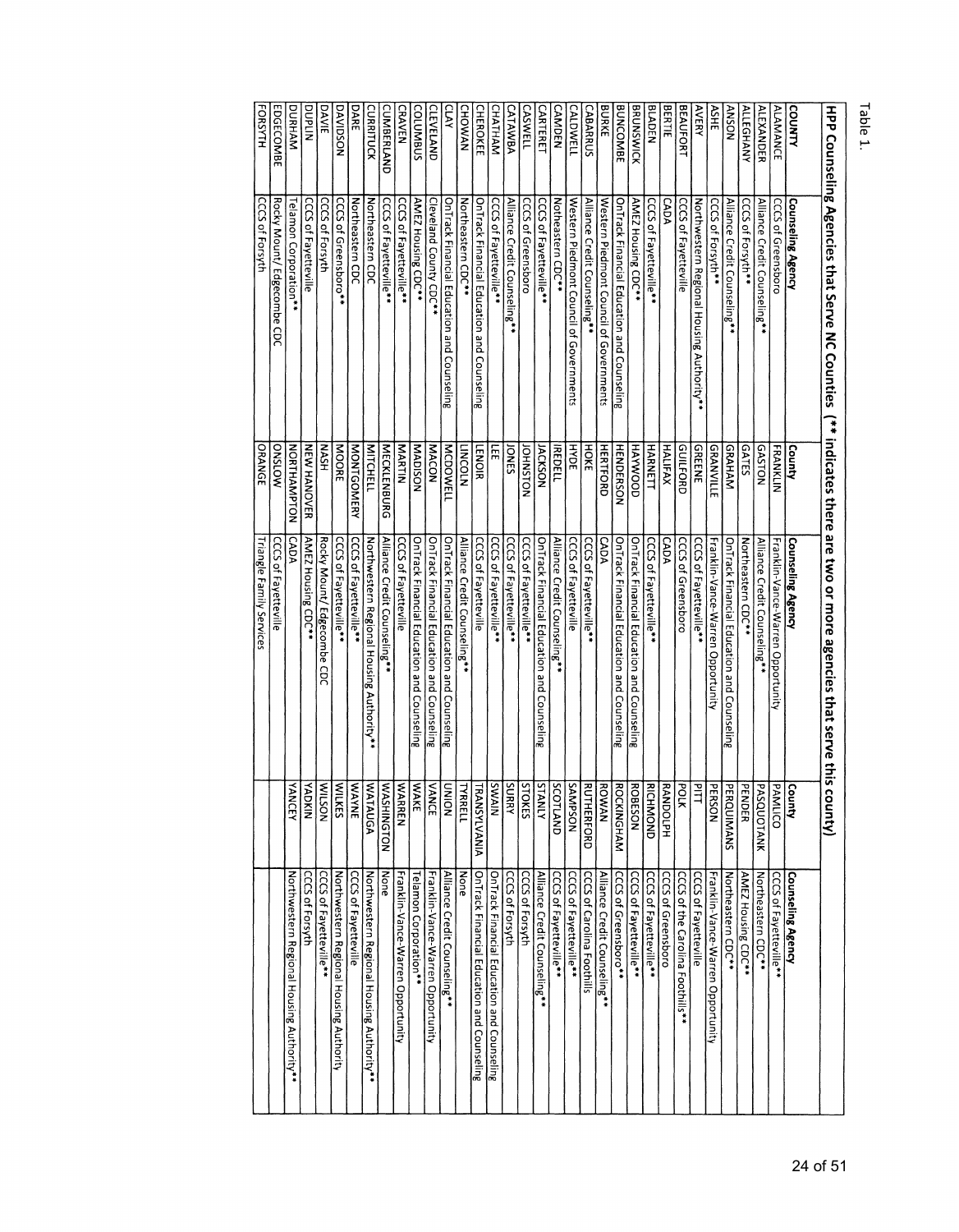#### **SECTION II – ITEM F: ADMINISTRATIVE EXPENSES**

The Agency has budgeted \$10.2 million to cover estimated costs over the next seven years. These costs include salary, marketing, auditing, and technology. Additionally, we have budgeted \$10 million to cover our partners' costs for borrower intake. This amount also includes the cost of operating a call center, and recording fees for all of the loans for the three programs.

For additional information on staffing projections, please see Section II. Item E. Please see Exhibit C on page 32 for a complete breakdown of Administrative Expenses.

#### **SECTION II – ITEM G: RISK MANAGEMENT/FRAUD PREVENTION**

The Agency maintains an accounting procedure manual for its major processes, which includes cash management, receivables, servicing, accounts payable, operations, and grants management. Agency staff review these processes annually to make sure proper policies, procedures and segregation of duties are in place to minimize the possibility of fraud, illegal acts and violation of the provisions of contracts, and to ensure compliance with grant agreements. A multiple-discipline task force is created every time the Agency receives a new grant or funding source, including staff from the business group that manages the program as well as staff from Information Technology, Policy, Finance, Legal and Servicing. The task force analyzes the requirements of the grant and ensures the entire Agency is working to meet them. Task force members develop policies and procedures under the grant guidelines. The task force operates under the direction and approval of the Directors.

The business group that operates a grant program is responsible for the monitoring under the grant agreement, OMB Circulars 133, A-87 and federal and state regulations. The Accounts Payable and Cash Management teams, which are a part of Finance, monitor the cash receipts and disbursements daily to ensure compliance with each grant agreement. The Grants team reconciles the Agency's federal and state funds financial statements monthly. In addition, these funds are reconciled to federal and state reporting systems at least quarterly. The Grant team in Finance reviews and monitors subrecipient financial statements to ensure grant funds are reported properly and included in the Subrecipient's Schedule of Expenditures of Federal Awards.

The Agency also maintains an electronic program library that defines each program and the compliance requirements for each grant under the federal and state guidelines. The library lists all the compliance requirements under OMB133 that are applicable to the program. The areas addressed are the control environment, risk assessment, control activities, information and communication and monitoring over the activity.

An audit is performed after each fiscal year (June  $30<sup>th</sup>$ ) by the Agency's independent audit firm. This audit encompasses a financial and compliance examination of the Agency's basic financial statements, supplementary information and compliance reports in accordance with the laws and/or regulations of the State of North Carolina, which include requirements for the minimum scope of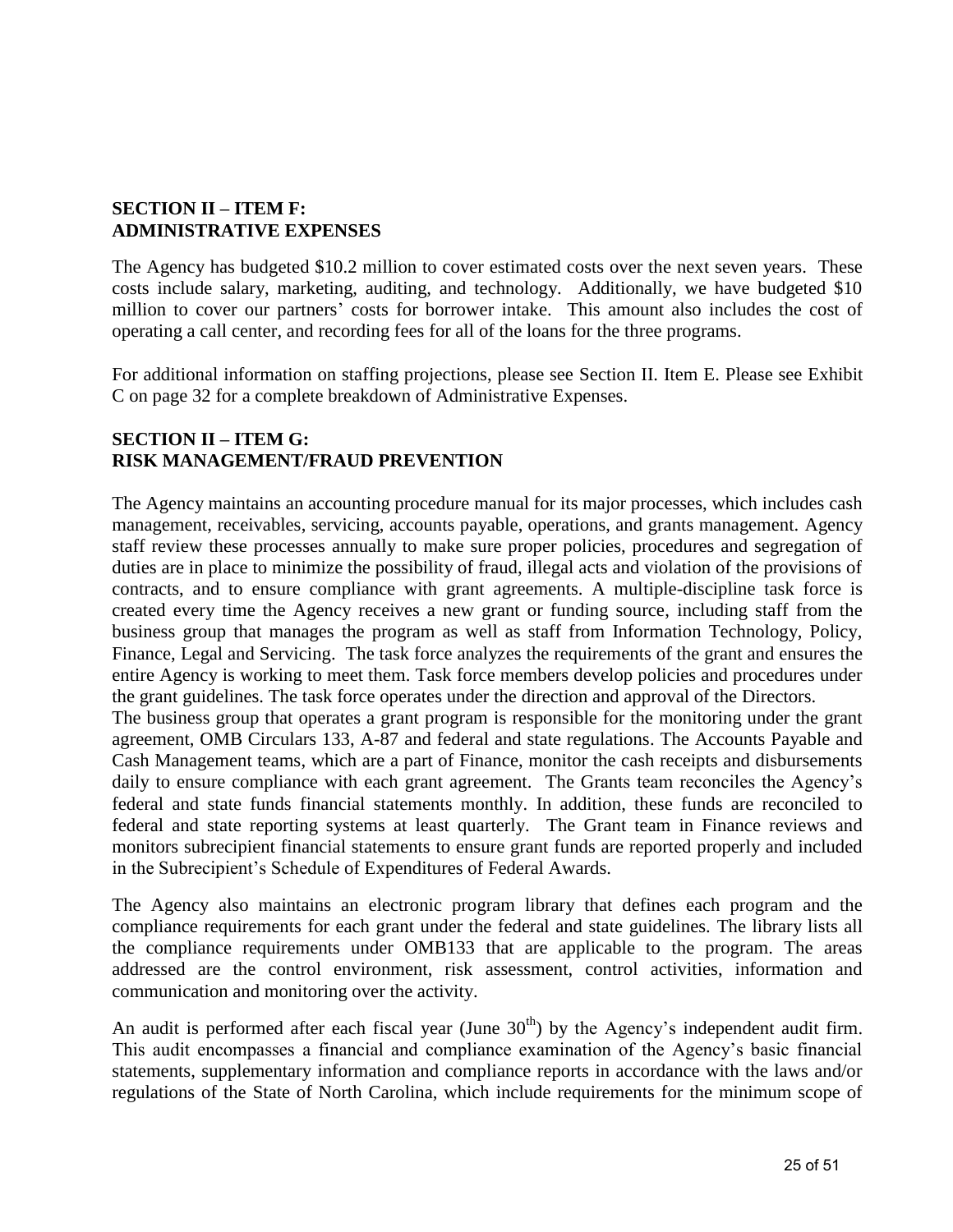the audit. The financial and compliance audit covers federal, state, and local funding sources in accordance with generally accepted auditing standards; Government Auditing Standards; the Single Audit Act of 1984; the Single Audit Act Amendments of 1996; the provisions of OMB Circular A-133; Audits of State, Local Governments, and Non-Profit Organizations; the State Single Audit Implementation Act; and applicable laws and regulations.

The Agency hires an outside firm, MGT of America, Inc., to compile a certified Cost Allocation Plan at the end of each fiscal year in accordance with OMB Circular A-87, which establishes the principles and standards for determining both direct and indirect costs for federal cost-based awards. The Agency establishes timesheet codes for each federal and state program. All of the Agency's employees complete a monthly timesheet recording the amount of time worked on each program as well as administrative duties. The timesheet data as well as other factors, are used to allocate the costs of the Agency to the various programs. The Agency has cost centers (projects) that track all eligible operating expenses directly associated with a federal or state grant. The Agency plans to use the cost allocation to substantiate the costs for the Hardest Hit Fund.

During Fiscal Year 2009, the Agency administered five federal programs. The Section 8 Programs and the HOME Investment Partnerships Program (HOME Program) represent 82% (\$134,280,000) and 16% (\$26,798,000) respectively, of federal program expenditures of \$164,088,000. The HOME Program is partially matched with funds appropriated by the General Assembly. In 2009, the General Assembly appropriated \$14,839,000 to be used to make loans under the Housing Trust Fund and Home Protection Program (HPP) and to provide a partial match for federal HOME funds. During the fiscal year ending June 30, 2009, the Agency was considered a low-risk auditee, and there were no findings or questionable costs reported.

During the fiscal year 2010, the Agency was awarded additional federal funding through the following programs:

| Section 1602 Grants for Low Income Housing<br>(In lieu of Low Income Housing Credits), US Treasury | \$95,000,000  |
|----------------------------------------------------------------------------------------------------|---------------|
| Neighborhood Stabilization Program<br>HUD, Pass through NC Department of Commerce                  | \$4,200,000   |
| Housing Counseling Grant, HUD                                                                      | \$83,416      |
| Tax Credit Assistance Program, HUD                                                                 | \$52,152,687  |
| Total                                                                                              | \$151,436,103 |

The Agency's accounting software system is Serenic Navigator. The account number structure is fund-program-project-unit-account number, which allows for versatile reporting providing detail down to the unit level or grouped to the program level. The Agency's Fund Control system also tracks the fund-program-project-unit by source of funds, allocations, commitments, awards and disbursements of funds by cycle. Fund Control operates like a budget system, comparing allocated to awarded to actual, which prevents disbursements in excess of an award. Serenic Navigator and Fund Control are integrated, which allows the Agency flexibility in the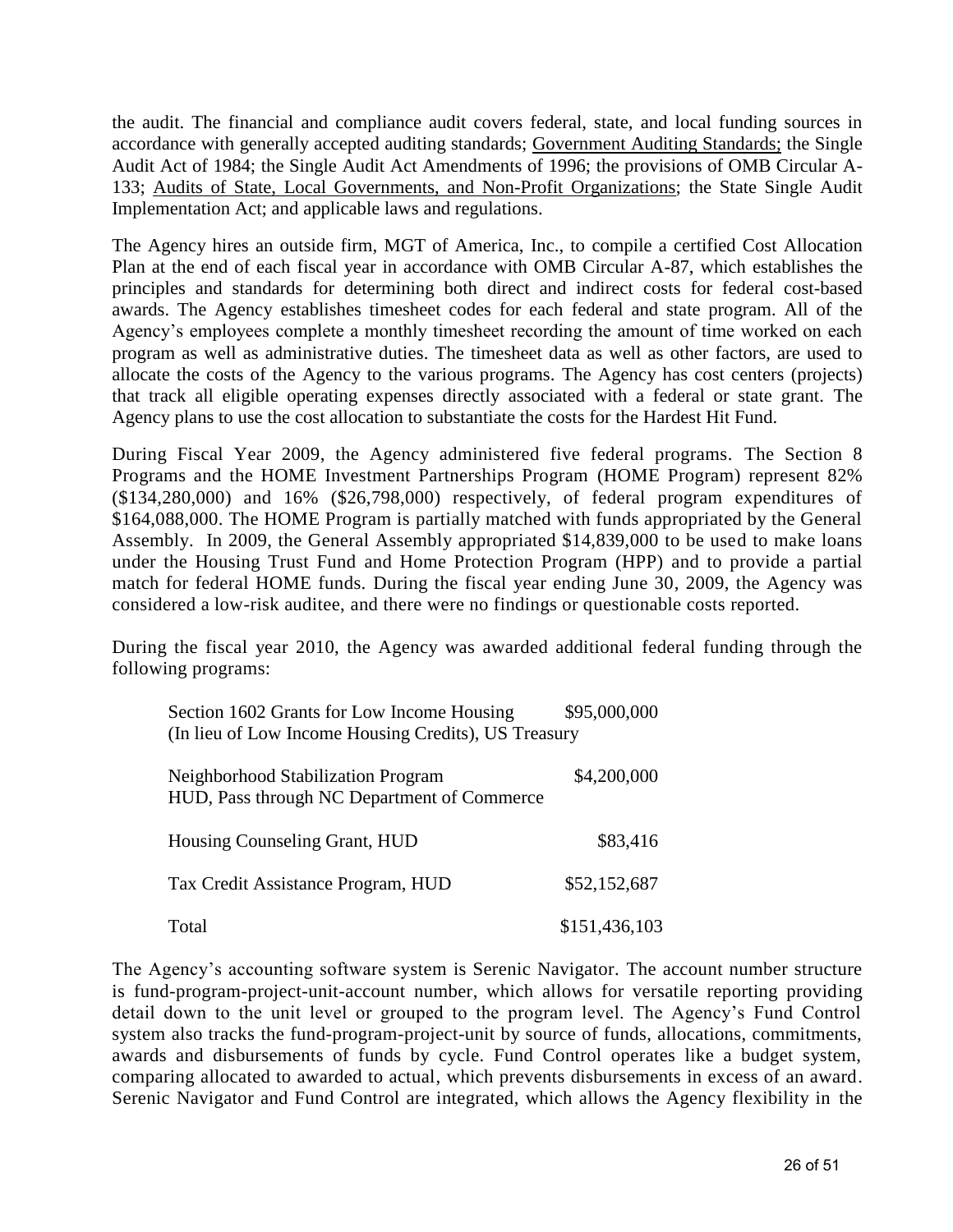tracking and reporting of grants to meet the needs of federal agencies, the North Carolina State Controller's Office, Independent Auditors, Subrecipients and Vendors. The Agency would use both of these systems to provide detail or summary information to Treasury on the Hardest Hits Funds.

The Agency maintains all its accounting records at its office located at 3508 Bush Street, Raleigh, NC 27609. It maintains its cash receipts journal, cash disbursements journal, general ledger, and accounts receivable ledger on a local area network. The Agency maintains its network infrastructure in-house utilizing Microsoft's Best Security Practices, along with its own network security policy. Daily back-up data tapes are secured off-site in a climate-controlled, highly secured vault.

The Agency's annual audited Financial Statements and Schedule of Federal Awards are on its website: [http://www.nchfa.com/About/financialstatements.aspx.](http://www.nchfa.com/About/financialstatements.aspx) Financial records are maintained onsite at the Agency for four years. Records older than four years are maintained offsite in a secured environment.

#### **Monitoring and Fraud**

The Agency will underwrite each loan before closing. In addition, the Agency will service each of the loans that are originated with Hardest Hit Funds. It will actively monitor the counseling agencies and will receive electronic updates from them on the success of the borrowers who have been assisted. These are the following activities the Agency will perform for each program to ensure that eligible borrowers are receiving the assistance.

The Agency will conduct the following quality assurance activities.

- 1) Underwriting of each loan by Agency staff
- 2) Verification of the recipient's identity at closing
- 3) Loan servicing in-house
- 4) Quality Control within the Agency to verify and document
	- a. Borrower Eligibility Criteria
	- b. Property/Loan Criteria
	- c. Program Exclusions
	- d. Program Duration/Extension

In addition, the Agency implemented a Homeownership Quality Assurance Program in 1989 to ensure the integrity of the loan package documentation in originating, processing, underwriting and closing processes through a systemized review of a percentage of all loan packages. The postclosing audit review system includes Early Term Default Audits (e.g., loans delinquent more than 60 days within the first twelve months), Internal Quality Control Process (e.g., randomly selected loans underwritten by each homeownership mortgage analyst), and External Quality Control Process (e.g., 10-15% sampling of loans closed through participating lenders over a 12- month period).

Policies, procedures and internal controls for HHF will be modeled on existing successful processes, including reviewing our partner's activities, documentation, compliance with HHF contractual agreements and internal controls.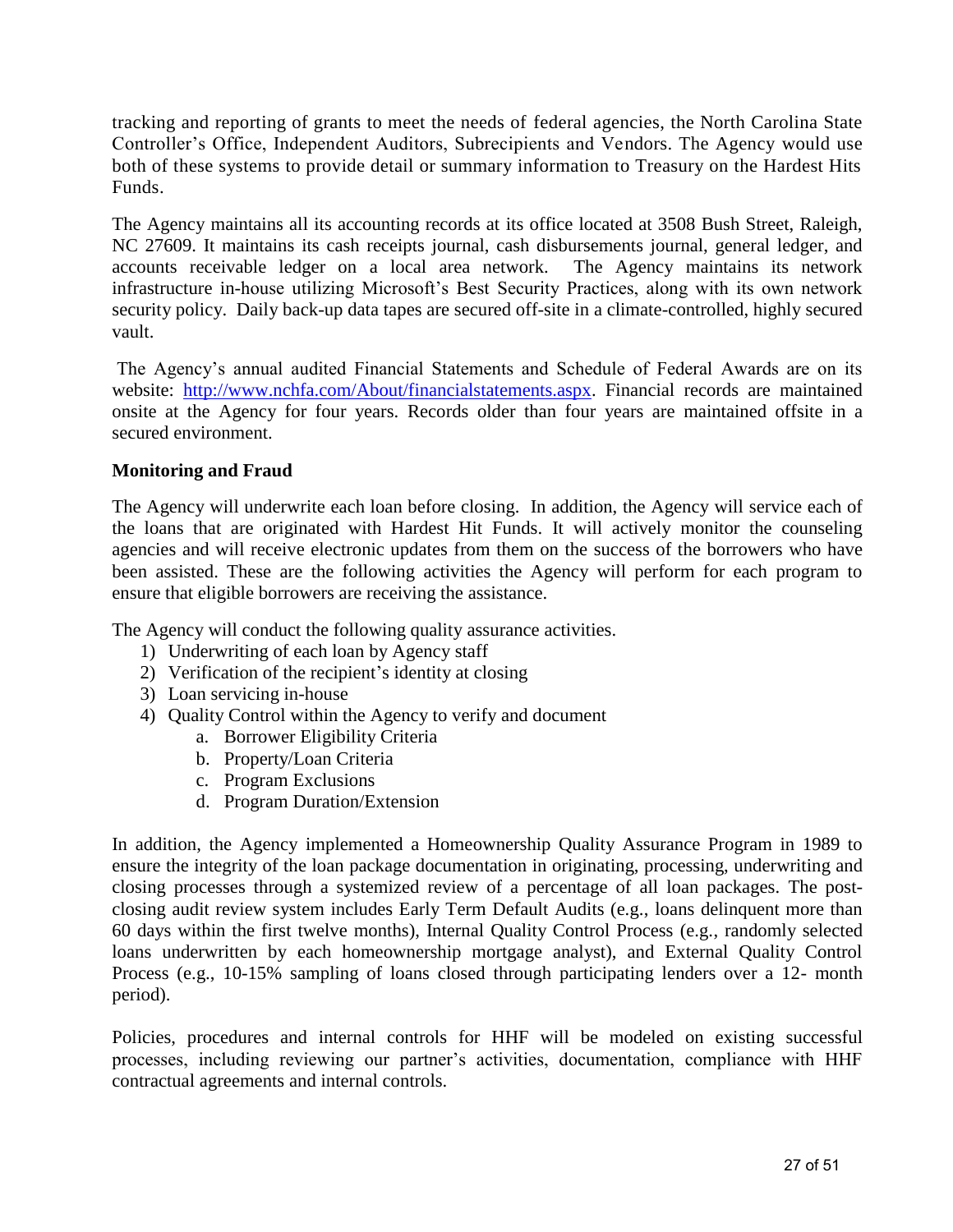In preparation for receipt of HHF funds, the task force will include a Quality Assurance Auditor. The Agency has created this position to ensure compliance with all requirements under EESA, including compliance oversight, internal controls and fraud prevention. The Director of Homeownership Lending developed the Agency's homeownership quality control program in 1989 and will be taking on a similar role for our HHF compliance review program. The Director's experience with the Agency includes compliance reviews based on federal and/or state funding sources including reviews of internal and partners' program activities. The Director of Homeownership will work closely with the Chief Financial Officer, Controller, Legal Counsel, and the Agency's independent auditors to design an effective quality control plan. The plan will include a readiness assessment and documentation of internal control procedures to ensure proper controls are in place. The Quality Assurance Auditor will report directly to the Executive Director and the Audit Committee of the Board of Directors.

#### **SECTION II – ITEM H: TRACKING & REPORTING**

The Agency maintains a sophisticated suite of in-house software, also known as its line of business (LOB) systems. The LOB systems combined with the Agency's financial accounting and servicing systems provide the ability to record and track all financial data, borrower/household data, and other organizational entity data as explained below.

A separate budget will be maintained for the Hardest Hit funds and every transaction against these funds will be tracked within the Agency's Fund Control and Serenic Navigator systems. These systems are used to track all Agency appropriations (state, federal, local) from inception to disbursement.

The Agency will utilize our existing LOB systems for program management, case management, and the tracking/recording of pertinent data fields for Hardest Hit programs. These systems will be leveraged as built or modified as needed to support the Hardest Hit programs. They record and track multiple layers of property and borrower data fields, including, but not limited to the following: property address, appraised values, income, number of occupants, age of occupants, loan-to-values (LTVs), and loan performance monitored on a monthly basis. These systems support case management workflows and have multiple pre-formatted reports and report generation capabilities for parsing data as needed on an ad hoc basis.

In addition, the Agency plans to use a web-based portal to facilitate the promotion and collaboration among all key stakeholders including counseling agencies, servicers, lenders, and borrowers. Data and documentation from the web-based portal will be downloaded to the Agency's LOB Systems on a periodic basis to support program management and borrower/case review, underwriting, loan closings, etc.

The Agency proposes the following program success metrics to be reported quarterly or as requested by Treasury:

- Expected vs. actual figures by program for funds disbursed and homeowners assisted
- For existing homeowners assisted: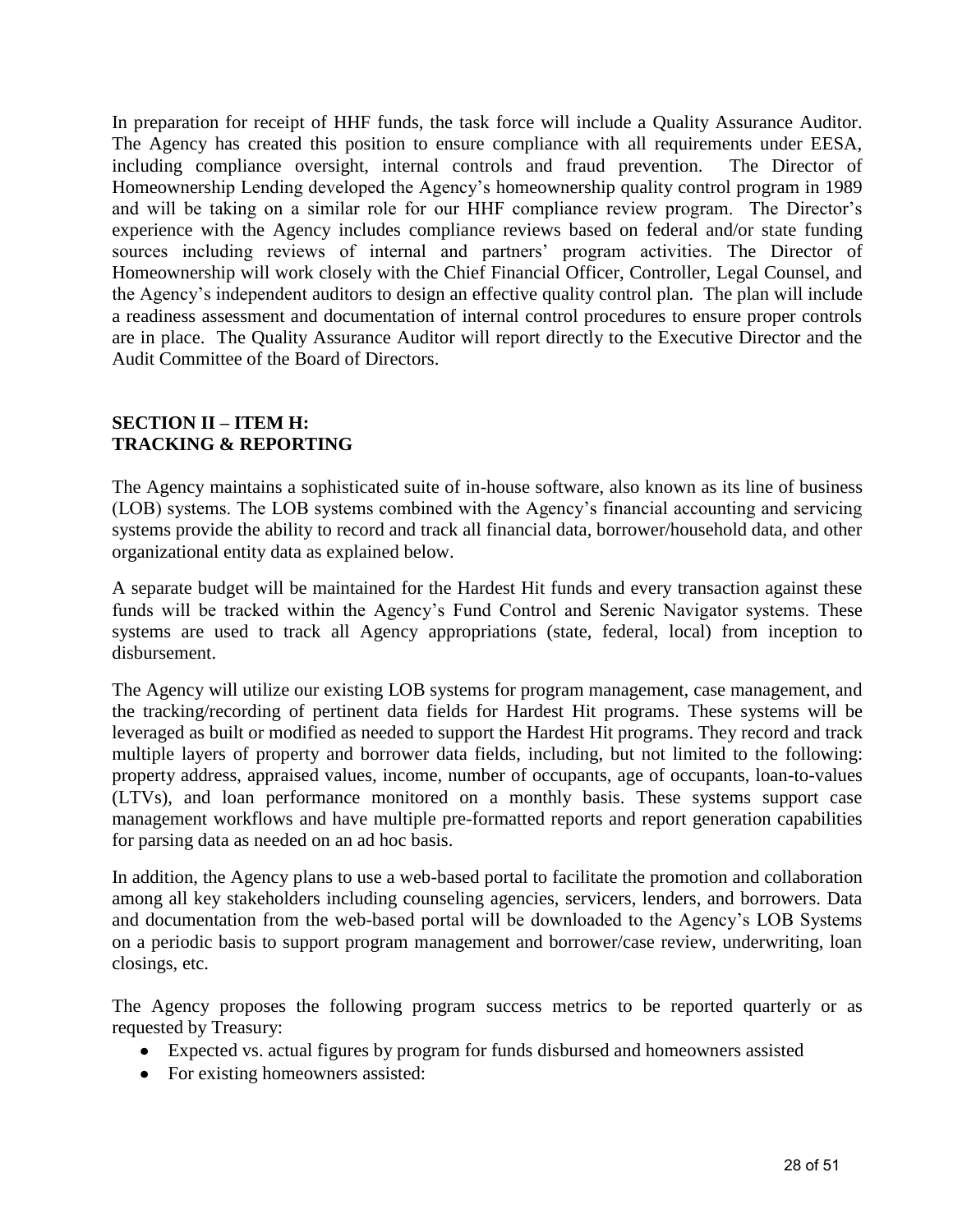- o Number of unemployed who were six months or more delinquent in their mortgage and in imminent danger of foreclosure (MPP, SMRP, and PLMP)
- o Number who completed a job search and/or job training/education program and secured employment within two months of assistance ending (MPP)
- o Number who resumed mortgage payments and successfully remained in their home one to five years after assistance ended (MPP, SMRP, and PLMP)
- o Number assisted within targeted counties (MPP,SMRP, PLMP)
- o Number of foreclosures averted (MPP,SMRP, PLMP)